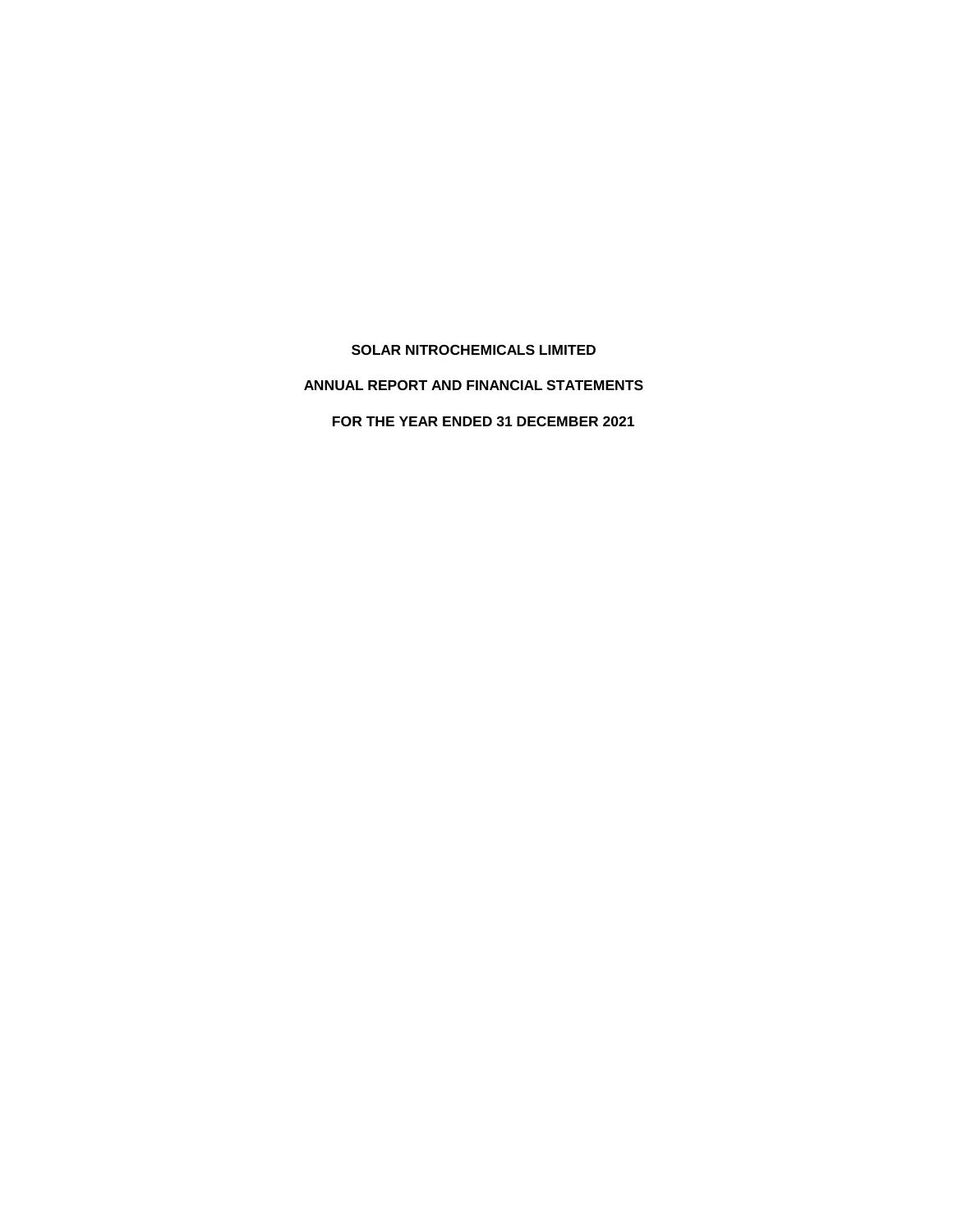| <b>CONTENTS</b>                                                                | <b>PAGE</b> |
|--------------------------------------------------------------------------------|-------------|
| Company information                                                            | 1           |
| Report of the directors                                                        | $2 - 4$     |
| Statement of directors' responsibilities                                       | 5           |
| Declaration of the head of finance/accounting                                  | 6           |
| Report of the independent auditor                                              | $7 - 9$     |
| Financial statements:                                                          |             |
| Statement of comprehensive income                                              | 10          |
| Statement of financial position                                                | 11          |
| Statement of changes in equity                                                 | 12          |
| Statement of cash flows                                                        | 13          |
| Significant accounting policies                                                | $14 - 18$   |
| Notes to the financial statements                                              | $19 - 24$   |
| The following pages do not form an integral part of these financial statements |             |
|                                                                                |             |

| Schedule of expenses capitalized to capital work in progress "project" |    |
|------------------------------------------------------------------------|----|
|                                                                        |    |
| Schedule of expenses                                                   | 26 |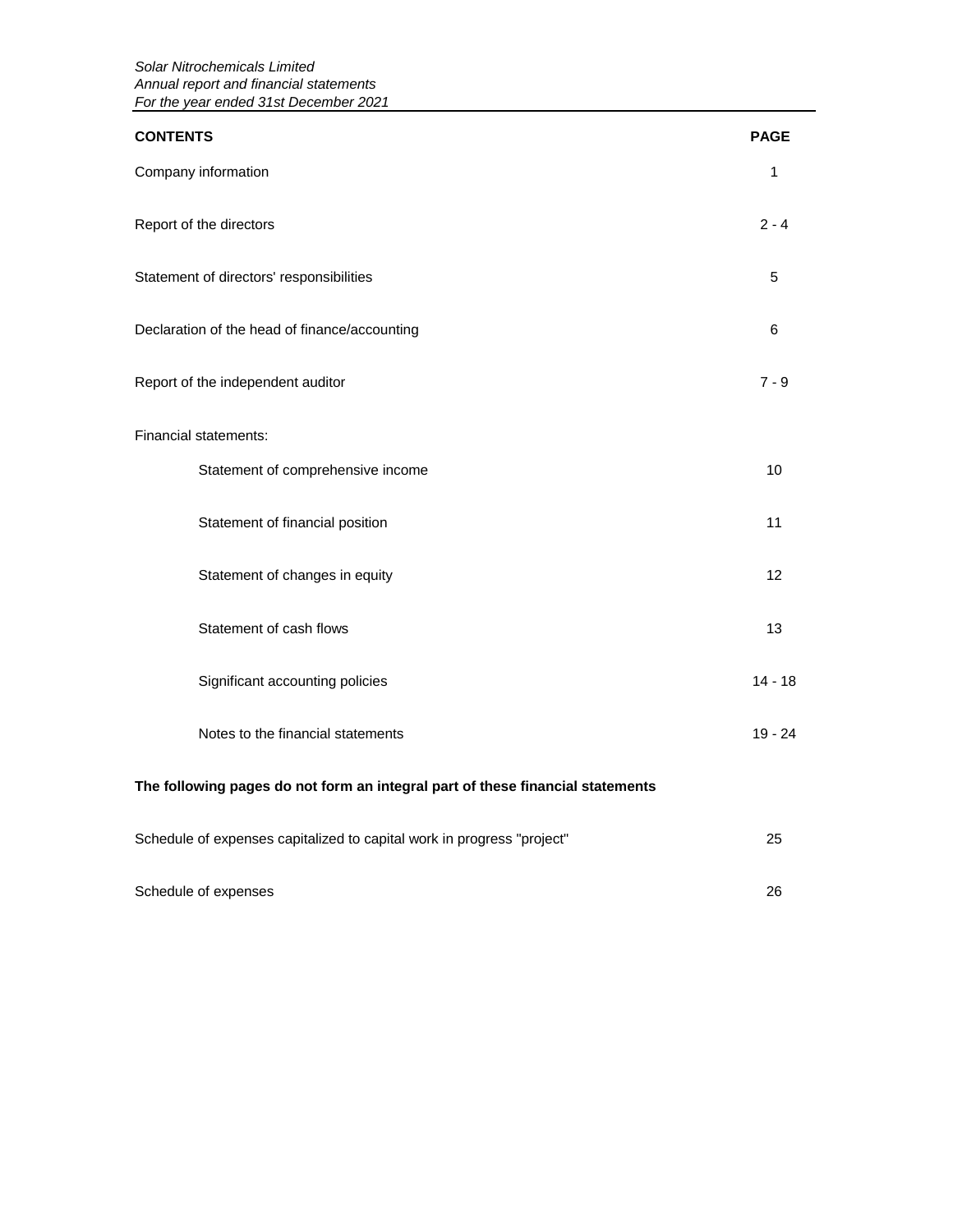### **COMPANY INFORMATION**

|                                                          |                                                                                                                                                           | <b>Appointment</b> |     |                    |
|----------------------------------------------------------|-----------------------------------------------------------------------------------------------------------------------------------------------------------|--------------------|-----|--------------------|
|                                                          | <b>Name</b>                                                                                                                                               | date               | Age | <b>Nationality</b> |
| <b>BOARD OF DIRECTORS</b>                                | : Mr. Shaileshkumar Sanghrajka                                                                                                                            | 09.01.2008         | 64  | Kenyan             |
|                                                          | : Mr. Milind Bhalchandra Deshmukh                                                                                                                         | 26.09.2018         | 56  | Indian             |
|                                                          | : Mr. Ashish Kumar Srivastava                                                                                                                             | 13.09.2021         | 58  | Indian             |
| PRINCIPAL PLACE OF BUSINESS : Plot No 176 & 177, Block E | Visagese, Coast Region<br><b>Kisarawe District</b><br>Pwani Region<br>Tanzania                                                                            |                    |     |                    |
| <b>REGISTERED OFFICE</b>                                 | : Haile Selassie Road, Plot no. 1196<br>P.O. Box 12729<br>Dar es Salaam<br>Tanzania                                                                       |                    |     |                    |
| <b>INDEPENDENT AUDITOR</b>                               | : Nexia SJ Tanzania<br><b>Certified Public Accountants</b><br>1st Floor, Oyster Plaza, Haile Selassie Road<br>P.O. Box 12729<br>Dar es Salaam<br>Tanzania |                    |     |                    |
| <b>PARENT COMPANY</b>                                    | : Solar Industries Africa Limited<br>Level 3, GFin Tower<br>42 Hotel Street, Cybercity Ebene<br>72201 Mauritius                                           |                    |     |                    |
| <b>ULTIMATE PARENT COMPANY</b>                           | : Solar Industries India Limited<br>"Solar" House 14, Kachimet<br>Amravati Road Nagpur 440023<br>India                                                    |                    |     |                    |
| <b>BANKER</b>                                            | : First National Bank Tanzania Limited<br>P.O. Box 72290<br>Dar es Salaam<br>Tanzania                                                                     |                    |     |                    |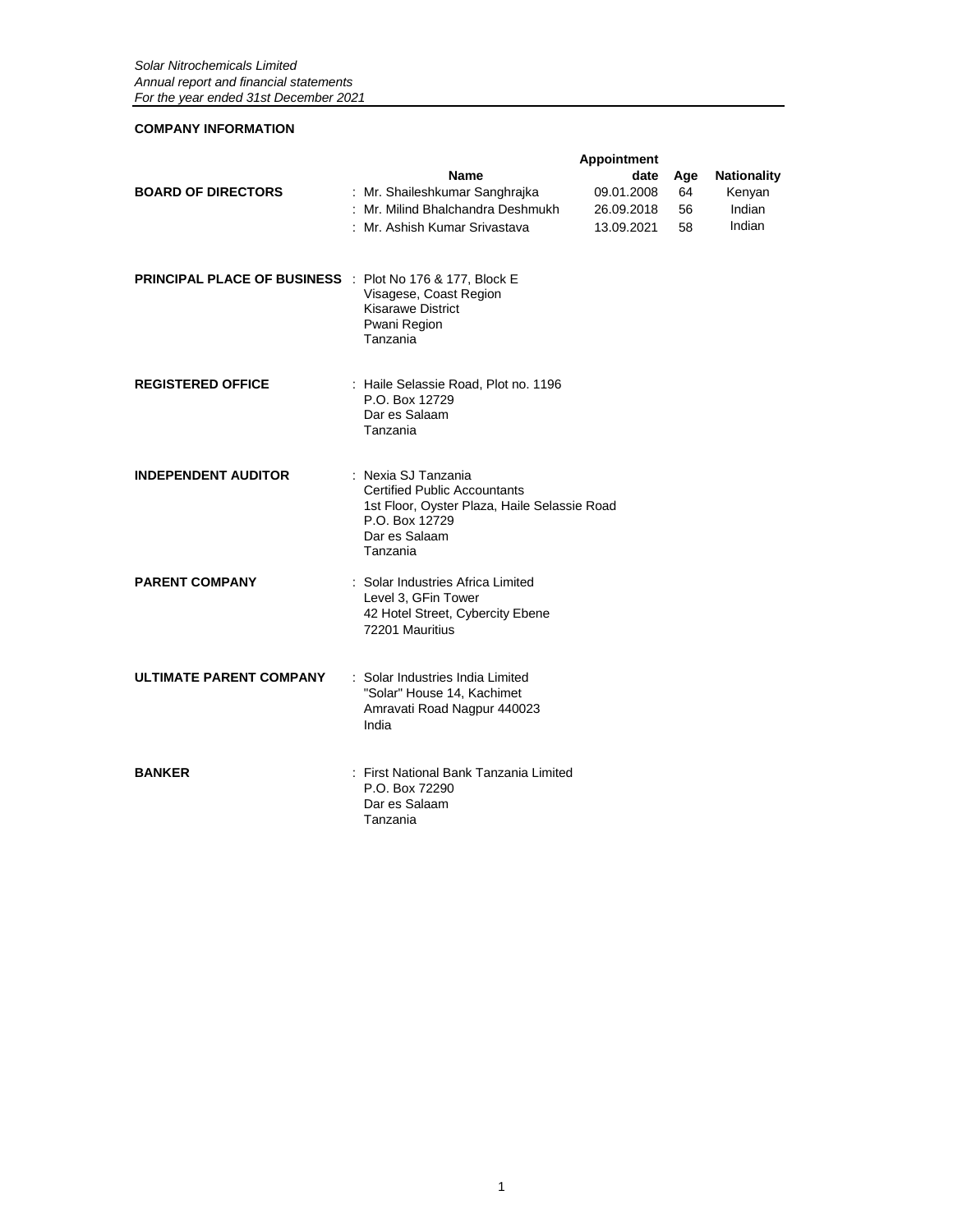### **REPORT OF THE DIRECTORS**

The directors submit their report and the audited financial statements for the year ended 31 December 2021 which disclose the state of affairs of the company.

### **INCORPORATION**

The company was incorporated on 09 January 2008 as a private limited company under the Tanzania Companies Act, 2002.

### **PRINCIPAL ACTIVITIES**

The principal activity of the company is to engage and deal with the erection of an explosives manufacturing plant and to then manufacture other Chemical products.

### **COMPOSITION OF THE BOARD OF DIRECTORS**

The directors who held office during the period and at the date of this report are shown below:

| <b>Name of Directors</b>       | <b>Nationality</b> | Aae | Date of<br>appointment | Date of<br>termination   |
|--------------------------------|--------------------|-----|------------------------|--------------------------|
| Mr Shailesh Sanghraika         | Kenyan             | 64  | 09.01.2008             | $\overline{\phantom{a}}$ |
| Mr Milind Balachandra Deshmukh | Indian             | 56  | 26.09.2018             | $\overline{\phantom{a}}$ |
| Mr. Ashish Kumar Srivastava    | Indian             | 58  | 13.09.2021             | $\overline{\phantom{a}}$ |
| Mr. Menon Suresh               | Indian             | 61  | 5.09.2019              | 13.09.2021               |

In accordance with the company's Articles of Association, no director is due for retirement by rotation.

### **DIRECTORS' INTEREST**

The directors do not hold any direct interest in the issued and paid up share capital of the company.

### **SHARE CAPITAL STRUCTURE**

The shareholders of the company with their respective shareholdings is as follows:

|                                             | 2021                 |                       | 2020                 |                       |
|---------------------------------------------|----------------------|-----------------------|----------------------|-----------------------|
| Name of the shareholders                    | $\%$<br>shareholding | No. of<br>shares held | $\%$<br>shareholding | No. of<br>shares held |
| Solar Industries Africa Limited (Mauritius) | 64.99%               | 152,399               | 64.99%               | 152,399               |
| Ortin Investments Limited (UAE)             | 34.99%               | 82.061                | 34.99%               | 82.061                |
| Mr. Kishor Bhomale                          | 0.01%                |                       | 0.01%                |                       |
| Mr.Rohan Suryawanshi                        | 0.01%                |                       | 0.01%                |                       |
| <b>Total</b>                                | 100%                 | 234.462               | 100%                 | 234.462               |

### **CORPORATE GOVERNANCE**

The directors believe that high standards of corporate governance directly influences the organisation's shareholders and investor confidence and the directors recognise the importance of integrity, transparency, responsibility and accountability.

| <b>RESULTS FOR THE YEAR</b> | 2021<br><b>TShs'000</b> | 2020<br><b>TShs'000</b> |
|-----------------------------|-------------------------|-------------------------|
| Loss before tax             | (306.436)               | (416, 248)              |
| Taxation                    | 69.303                  | 128,167                 |
| Loss for the year           | (237.133)               | (288.081)               |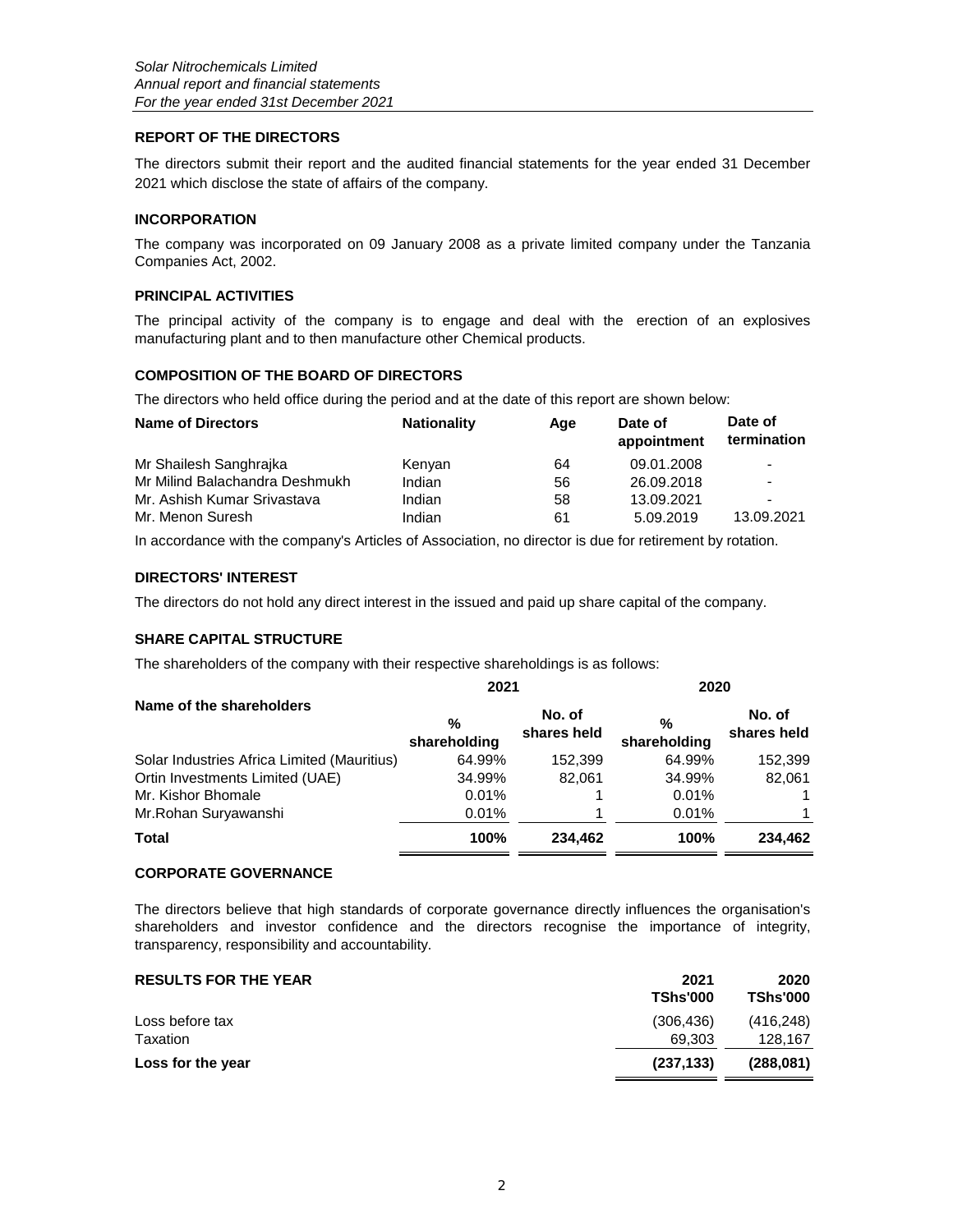### **REPORT OF THE DIRECTORS (CONTINUED)**

### **DIVIDEND**

The directors do not recommend the declaration of a dividend for the year (2020:Nil).

#### **SOLVENCY**

The Board of directors confirms that applicable accounting standards have been followed and that the financial statements have been prepared on a going concern basis. The Board of directors has reasonable expectation that Solar Nitrochemicals Limited has adequate resources to continue its operations in the foreseeable future.

#### **EMPLOYEES' WELFARE**

#### **Management and Employees' Relationship**

The Company is equal opportunity employer. It gives equal access to employment opportunities and ensures that the best available person is appointed to any given position free from discrimination of any kind and without regard to factors like gender, marital status, tribes, religion and disability which does not impair ability to discharge duties.

### **Training facilities**

Solar Nitrochemicals Limited believes in building the capacity of its staff so as to enable the staff member to be more effective in executing his/her work. The company shall endeavor, where relevant, applicable and where funding is available to engage its regular contracted staff in short term training involving courses, workshops, seminars and exchange visits.

#### **Heath and safety**

The Company ensures a safe working environment for all employees and contractors by providing adequate and proper personal protective equipment, training and supervision as necessary.

#### **Persons with disabilities**

Applications for employment by disabled persons are always considered, bearing in mind the aptitudes of the applicant concerned. In the event of members of staff becoming disabled, every effort is made to ensure that their employment with the Company continues and appropriate training is arranged. It is the policy of the Company that training, career development and promotion of disabled persons should, as far as possible, be identical to that of other employees.

#### **Financial assistance to staff**

Salary advances are provided to employees depending on the assessment of and discretion of management as to the need and circumstances.

#### **Employees benefit plan**

The Company pay contributions to a publicly administered pension plan (NSSF) on a mandatory basis which qualifies to be a defined contribution plan.

#### **Gender parity**

As at 31 December 2021, the company had 15 male employees (2020: 2).

### **RELATED PARTY TRANSACTIONS**

Details of transactions and balances with related parties are included in Note 12 of the financial statements.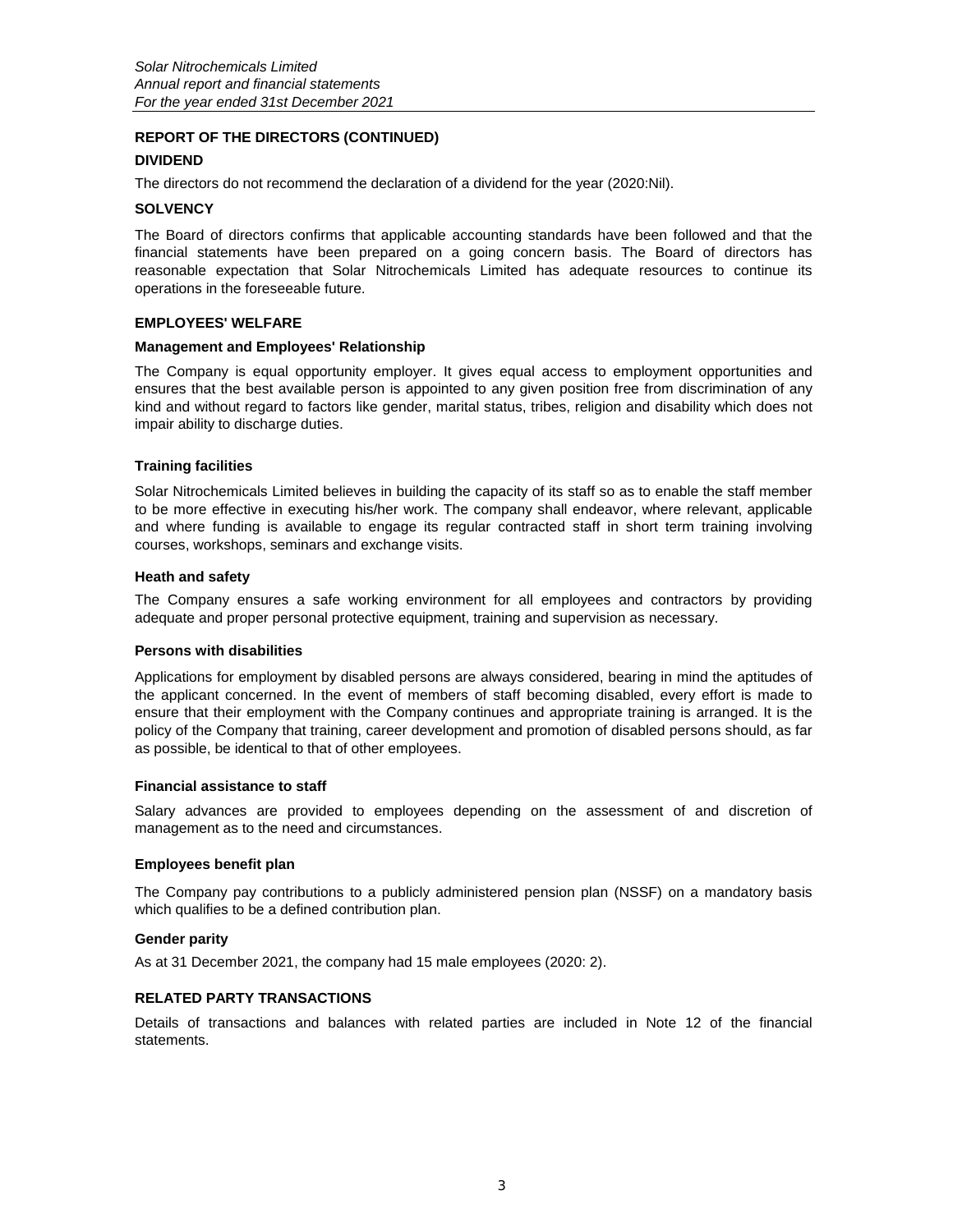# **REPORT OF THE DIRECTORS (CONTINUED) FUTURE DEVELOPMENT PLAN**

The company has finished setting a Detonators Assembly plant & Ammonium Nitrate - Fuel Oil (ANFO) explosive plant, which will be used in the mines. The company will service the open pit mining projects in Tanzania by supplying explosives. The initial capacity of Emulsion Matrix will be 5000 TPA & ANFO will be 6000 TPA. The company has the backing of the largest explosive manufacture in India - Solar Industries India Limited for technology and plant set up. Solar Industries India Limited is the ultimate parent company.

### **INDEPENDENT AUDITOR**

The company's auditors, Nexia SJ Tanzania have expressed their willingness to continue in office in accordance with Section 170 of the Companies Act 2002 and are eligible for re- appointment. A resolution proposing the re-appointment as auditor's of the company for the year ended 31 December 2022 will be tabled in the Annual General Meeting.

### **BY ORDER OF THE BOARD**

Mechnmmml

**Mr. Milind Balachandra Deshmukh Director Director**

**Date Date**

**Mr. Shaileshkumar Sanghrajka**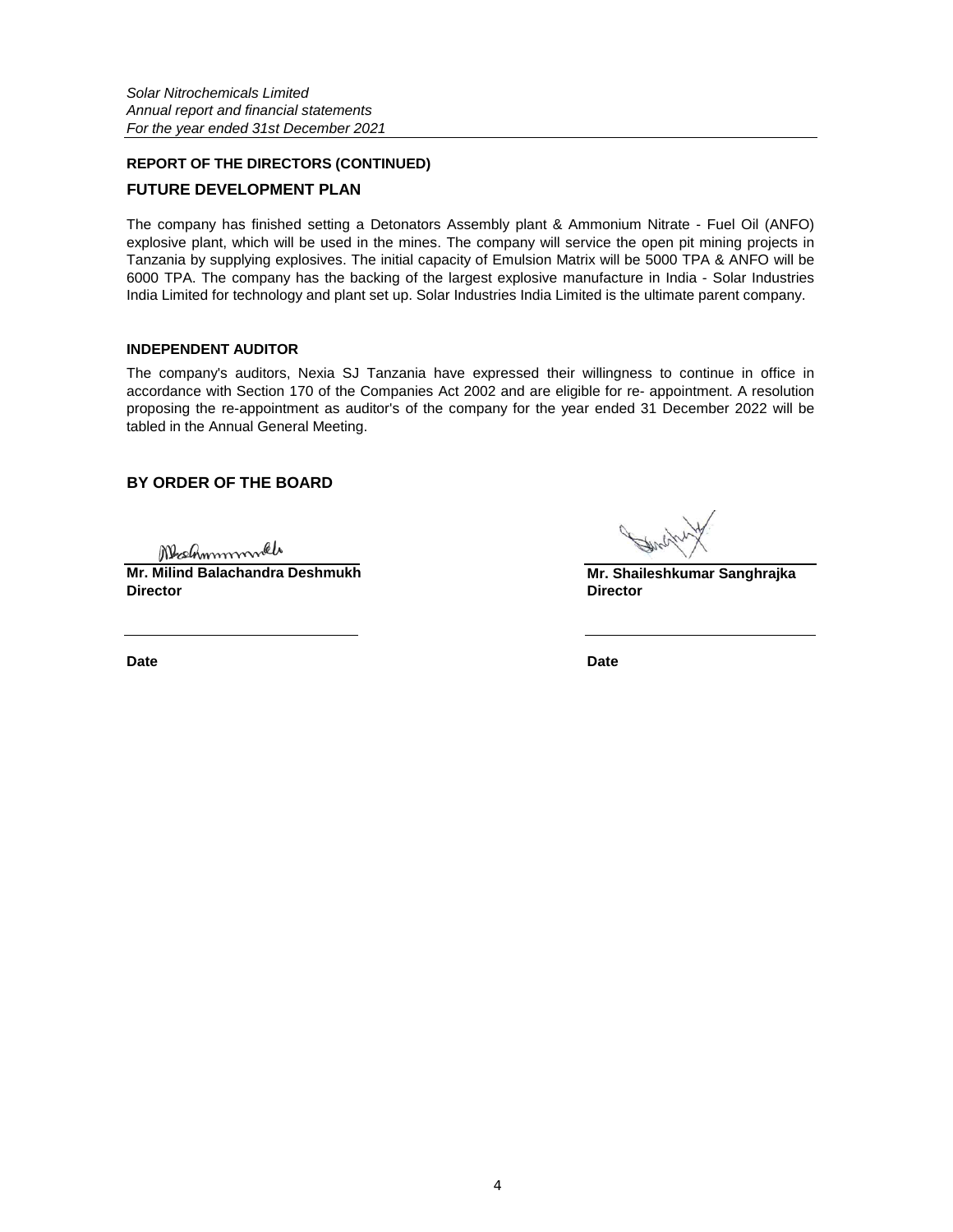### **STATEMENT OF DIRECTORS' RESPONSIBILITIES**

The directors are required in terms of the Companies Act of 2002 to maintain adequate accounting records and are responsible for the content and integrity of the financial statements and related financial information included in this report. It is their responsibility to ensure that the financial statements fairly present the state of affairs of the company as at the end of the financial year and the results of its operations and cash flows for the year then ended, in conformity with International Financial Reporting Standards for Small and Medium Sized Entities (IFRS for SME's) and the requirements of the Tanzanian Companies Act of 2002. The external auditors are engaged to express an independent opinion on the financial statements.

The financial statements are prepared in accordance with International Financial Reporting Standards for Small and Medium Sized Entities (IFRS for SME's) and the requirements of the Tanzanian Companies Act of 2002, and are based upon appropriate accounting policies consistently applied and supported by reasonable and prudent judgments and estimates.

The directors acknowledge that they are ultimately responsible for the system of internal financial control established by the company and place considerable importance on maintaining a strong control environment. To enable the directors to meet these responsibilities, the board sets standards for internal control aimed at reducing the risk of error or loss in a cost effective manner. The standards include the proper delegation of responsibilities within a clearly defined framework, effective accounting procedures and adequate segregation of duties to ensure an acceptable level of risk. These controls are monitored throughout the company and all employees are required to maintain the highest ethical standards in ensuring the company's business is conducted in a manner that in all reasonable circumstances is above reproach. The focus of risk management in the company is on identifying, assessing, managing and monitoring all known forms of risk across the company. While operating risk cannot be fully eliminated, the company endeavours to minimize it by ensuring that appropriate infrastructure, controls, systems and ethical behaviour are applied and managed within predetermined procedures and constraints.

The Directors acknowledge that they are responsible for establishing appropriate policies and procedures to prevent non complance with laws and regulation NOCLAR, including whistleblowing procedures as a necessary part of good internal governance.

The directors are of the opinion, based on the information and explanations given by management, that the system of internal control provides reasonable assurance that the financial records may be relied on for the preparation of the financial statements. However, any system of internal financial control can provide only reasonable, and not absolute, assurance against material misstatement or loss.

The directors have reviewed the company's cash flow forecast for the year to 31 December 2022 and, in the light of this review and the current financial position, they are satisfied that the company has access to adequate resources to commence its operations in foreseeable future.

The external auditors are responsible for independently reviewing and reporting on the company's financial statements. The financial statements have been examined by the company's external auditors and their report is presented on pages 7 to 9.

The financial statements set out on pages 10 to 24, which have been prepared on the going concern basis, were authorised and approved by the board on ....................... 2022 and signed on its behalf by:

Medmmmmleh

**Mr. Milind Balachandra Deshmukh Director Director**

**Mr. Shaileshkumar Sanghrajka**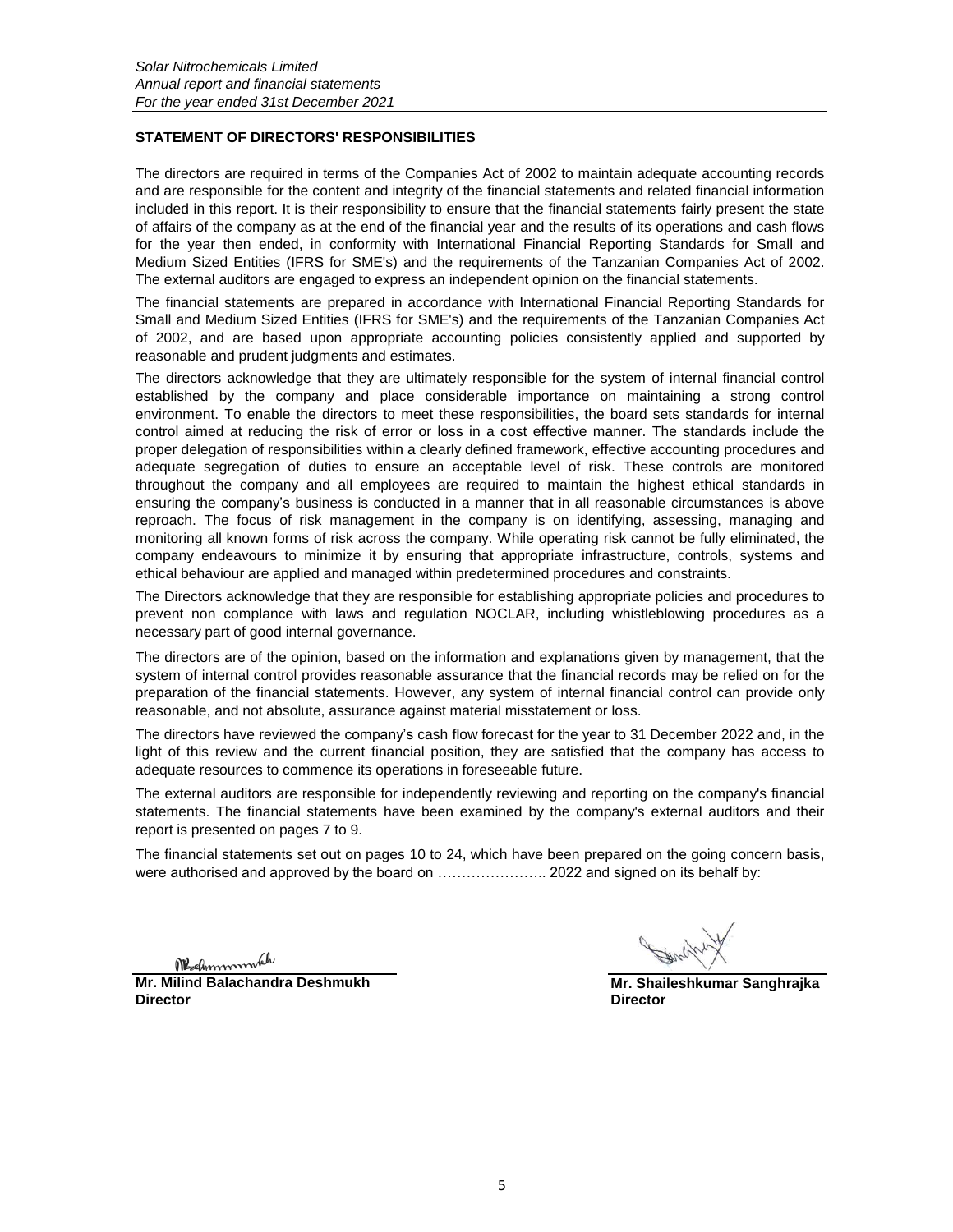

**INTERNATIONAL TAX CONSULTANTS LIMITED**

### **DECLARATION OF THE HEAD OF FINANCE/ACCOUNTING**

The National Board of Accountants and Auditors (NBAA) according to the power conferred under the Auditors and Accountants (Registration) Act. No. 33 of 1972, as amended by Act No. 2 of 1995, requires financial statements to be accompanied with a declaration issued by the Head of Finance/Accounting responsible for the preparation of financial statements of the entity concerned.

It is the duty of a Professional Accountant to assist the Board of Directors to discharge the responsibility of preparing financial statements of an entity showing true and fair view of the entity position and performance in accordance with applicable International Financial Reporting Standards for Small and Medium Sized Entities (IFRS for SME's) and statutory financial reporting requirements. Full legal responsibility for the preparation of financial statements rests with the Board of Directors as under Statement of Director's Responsibilities as described on page 5.

I Shamsa Ibrahim on behalf of International Tax Consultants Limited being given the Power of Attorney to review the financial statements of Solar Nitrochemicals Limited hereby acknowledge my responsibility of ensuring that financial statements for the year ended 31 December 2021 have been prepared in compliance with applicable accounting standards and statutory requirements.

I thus confirm that the financial statements give a true and fair view position of Solar Nitrochemicals Limited as on that date and that they have been prepared based on properly maintained financial records.

**Signed by: ………………………………**

**Name: Shamsa Ibrahim**

**Position: Head of Finance/Accounting \*by virtue of Power of Attorney**

**NBAA Membership No: GA 9188**

**Date: …...…………………………………**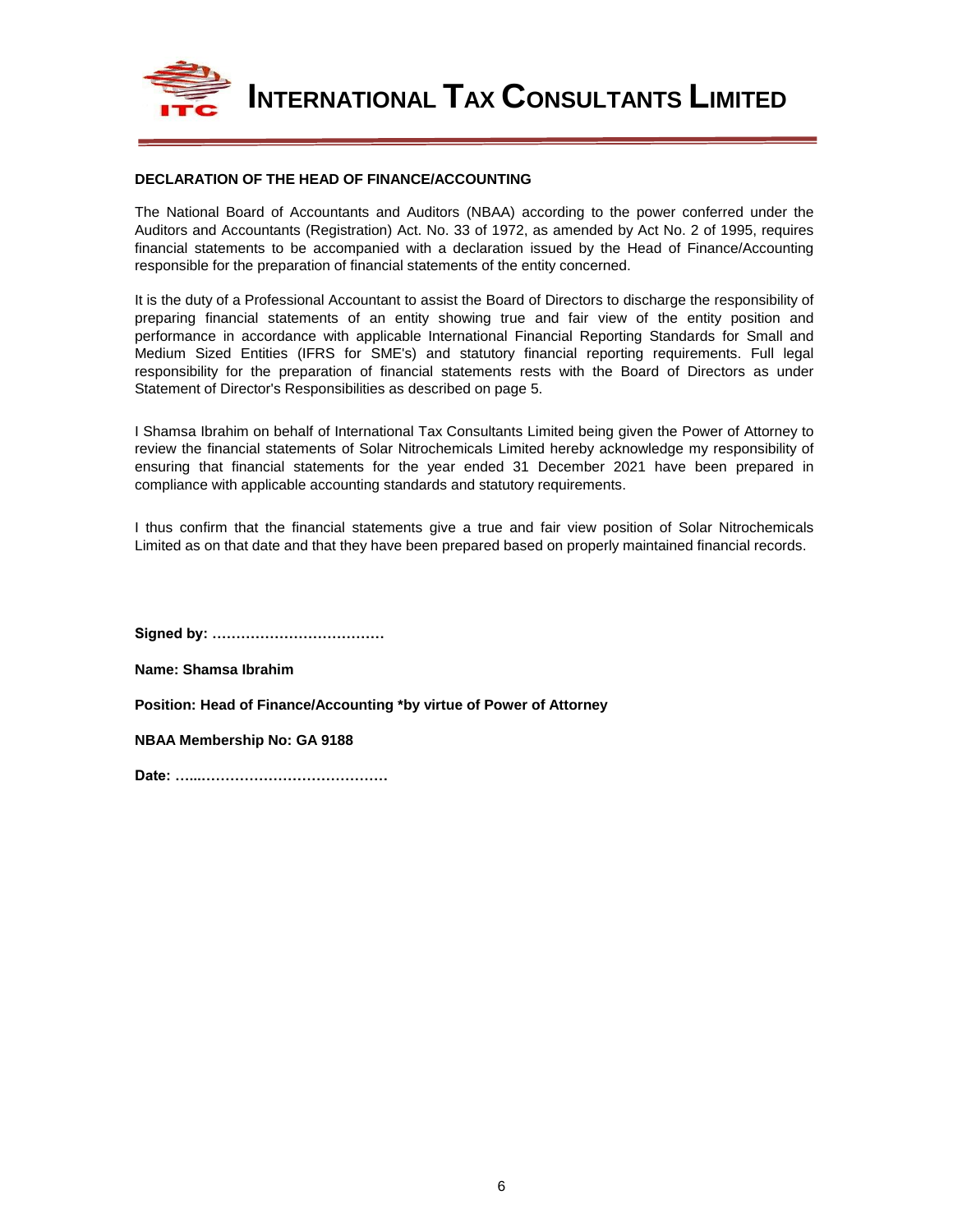### **STATEMENT OF COMPREHENSIVE INCOME**

|                                       | <b>Notes</b> | 2021<br><b>TShs'000</b> | 2020<br><b>TShs'000</b> |
|---------------------------------------|--------------|-------------------------|-------------------------|
| Revenue                               | 2.           | 104,671                 |                         |
| Cost of sales                         |              | (67, 868)               |                         |
| <b>Gross profit</b>                   |              | 36,803                  |                         |
| Other income                          | 3.           | 686,271                 | 103,786                 |
| Administrative expenses               |              | (348, 139)              | (239, 350)              |
| Other operating expenses              |              | (196, 162)              | (110, 961)              |
| <b>Operating profit / loss</b>        | 4.           | 178,773                 | (246, 525)              |
| Finance (costs)                       | 5.           | (485, 209)              | (169, 723)              |
| Loss before taxation                  |              | (306, 436)              | (416, 248)              |
| <b>Taxation</b>                       | 6.           | 69,303                  | 128,167                 |
| Loss for the year                     |              | (237, 133)              | (288, 081)              |
| Total comprehensive loss for the year |              | (237, 133)              | (288, 081)              |

The significant accounting policies on pages 14 to 18 and the notes on pages 19 to 24 form an integral part of these financial statements.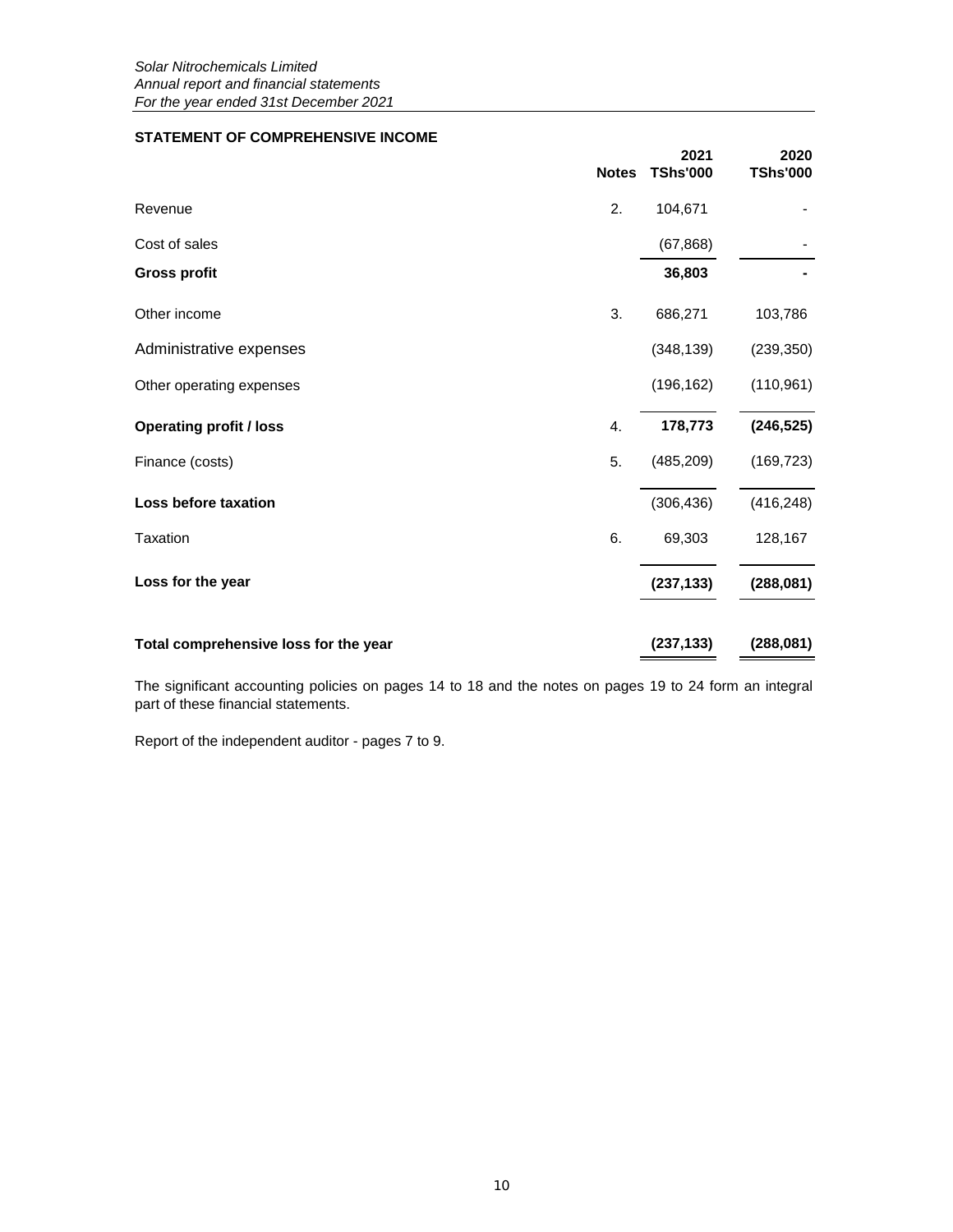### **STATEMENT OF FINANCIAL POSITION**

|                                   | <b>Notes</b>   | 2021<br><b>TShs'000</b>  | 2020<br><b>TShs'000</b>    |
|-----------------------------------|----------------|--------------------------|----------------------------|
| <b>CAPITAL EMPLOYED</b>           |                |                          |                            |
| Share capital<br>Accumulated loss | 8.             | 2,344,620<br>(1,344,849) | 2,344,620<br>(1, 107, 716) |
| <b>Shareholders' surplus</b>      |                | 999,771                  | 1,236,904                  |
| <b>Non-current liabilities</b>    |                |                          |                            |
| Borrowings                        | 15.            | 9,617,419                | 3,927,172                  |
| Lease liability                   | 10.            | 128,654                  | 128,654                    |
|                                   |                | 9,746,073                | 4,055,825                  |
|                                   |                | 10,745,844               | 5,292,730                  |
| <b>REPRESENTED BY</b>             |                |                          |                            |
| <b>Non-current assets</b>         |                |                          |                            |
| Land                              | 19.            | 844,162                  | 854,232                    |
| Right-of-use asset                | 18.            | 124,364                  | 124,364                    |
| Deferred tax                      | $\overline{7}$ | 197,470                  | 128,167                    |
| Plant and equipment               | 17.            | 4,683,812                | 277,022                    |
| Capital work in progress          | 20.            | 4,088,593                | 2,416,946                  |
| Trade and other receivables       | 16.            | 431,897                  | 1,101,196                  |
|                                   |                | 10,370,298               | 4,901,926                  |
| <b>Current assets</b>             |                |                          |                            |
| Cash and cash equivalents         | 13.            | 370,047                  | 426,436                    |
| Trade and other receivables       | 16.            | 643,001                  | 37,113                     |
| Inventory                         | 14.            | 140,222                  |                            |
|                                   |                | 1,153,270                | 463,549                    |
| <b>Current liabilities</b>        |                |                          |                            |
| Trade and other payables          | 9.             | 777,726                  | 72,745                     |
|                                   |                | 777,726                  | 72,745                     |
| <b>Net current assets</b>         |                | 375,545                  | 390,804                    |
|                                   |                | 10,745,844               | 5,292,730                  |

The financial statements on pages 10 to 24 were authorised and approved for issue by the Board of Directors on ...................... 2022 and were signed on its behalf by:

Mechnommont

**Mr. Milind Balachandra Deshmukh Mr. Shaileshkumar Sanghrajka Director Director**

The significant accounting policies on pages 14 to 18 and the notes on pages 19 to 24 form an integral part of these financial statements.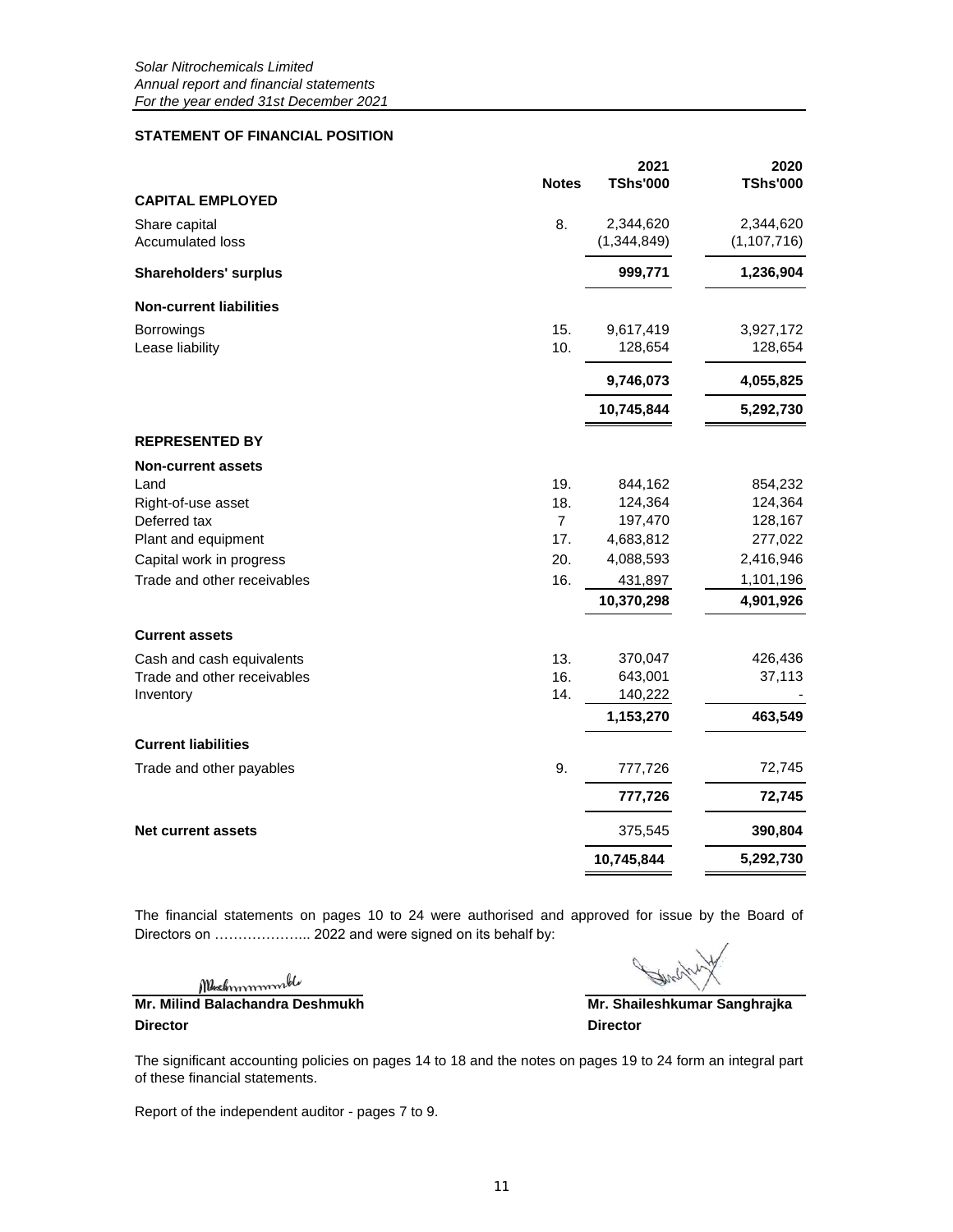## **STATEMENT OF CHANGES IN EQUITY**

|                                       | <b>Share</b><br>capital<br><b>TShs'000</b> | Accumulated<br>loss<br><b>TShs'000</b> | Total<br><b>TShs'000</b> |
|---------------------------------------|--------------------------------------------|----------------------------------------|--------------------------|
| Year ended 31 December 2021           |                                            |                                        |                          |
| At start of the year                  | 2,344,620                                  | (1,107,716)                            | 1,236,904                |
| Total comprehensive loss for the year |                                            | (237, 133)                             | (237, 133)               |
| At end of year                        | 2,344,620                                  | (1, 344, 849)                          | 999,771                  |
| Year ended 31 December 2020           |                                            |                                        |                          |
| At start of the year                  | 1,350,020                                  | (819, 635)                             | 530,385                  |
| Issued during the year                | 994,600                                    |                                        | 994,600                  |
| Total comprehensive loss for the year |                                            | (288, 081)                             | (288, 081)               |
| At end of year                        | 2,344,620                                  | (1,107,716)                            | 1,236,904                |

The significant accounting policies on pages 14 to 18 and the notes on pages 19 to 24 form an integral part of these financial statements.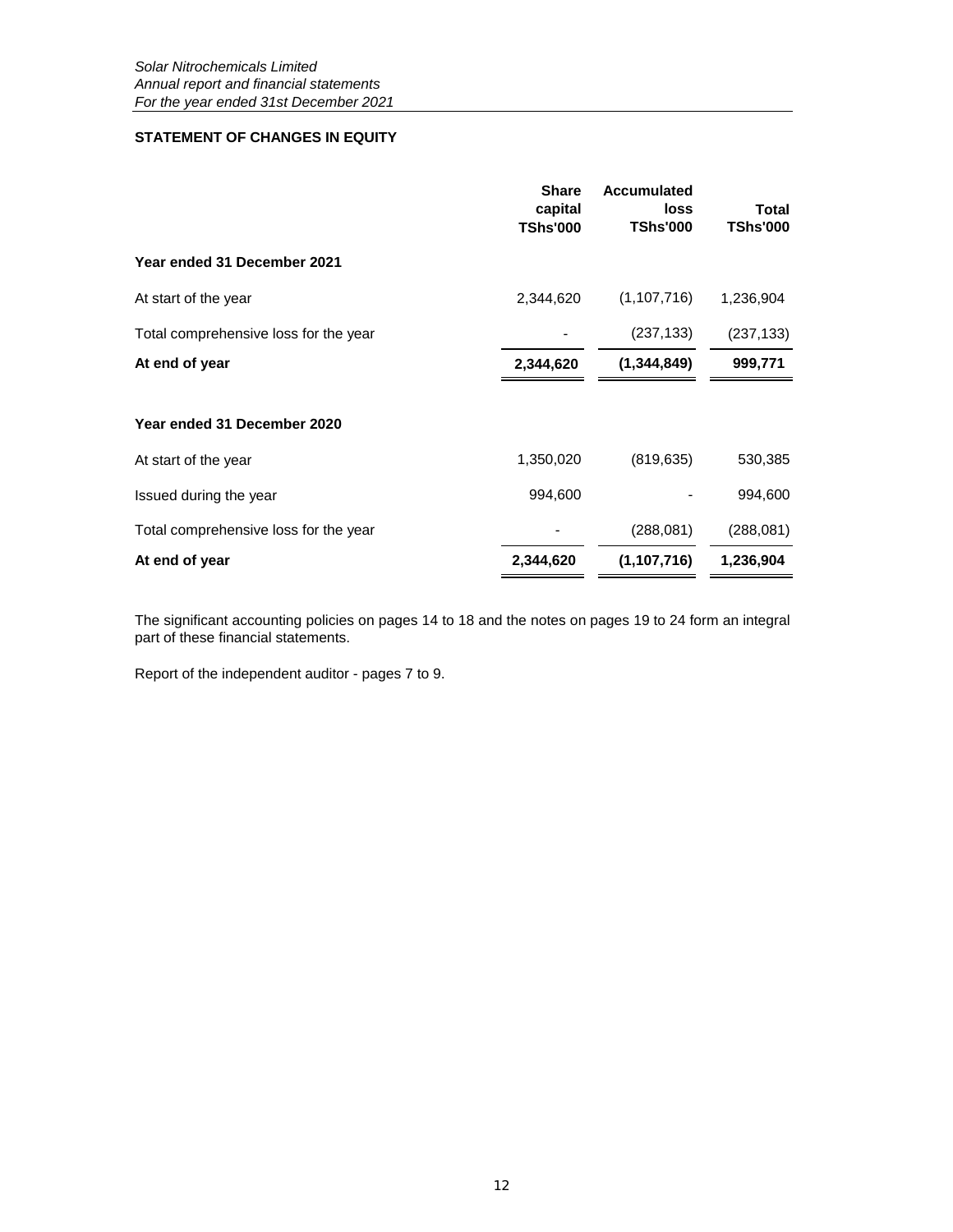### **STATEMENT OF CASH FLOWS**

|                                                               | <b>Notes</b> | 2021<br><b>TShs'000</b> | 2020<br><b>TShs'000</b> |
|---------------------------------------------------------------|--------------|-------------------------|-------------------------|
| <b>Operating activities</b>                                   |              |                         |                         |
| Cash generated from / (used in) operating activities          | 11.          | 413,637                 | (542, 840)              |
| Net cash generated from / (used in) operating activities      |              | 413,637                 | (542, 840)              |
| <b>Financing activities</b>                                   |              |                         |                         |
| Borrowings from related parties:                              |              |                         |                         |
| Advances                                                      | 15.          | 5,465,317               | 1,754,893               |
| Effect of exchange differences                                | 15.          | 15,547                  | (11, 932)               |
| Interest accrued                                              | 15.          | 209,384                 | 105,004                 |
| Interest accrued on other borrowings                          |              |                         | 71,681                  |
| Net cash generated from financing activities                  |              | 5,690,247               | 1,919,647               |
| <b>Investing activities</b>                                   |              |                         |                         |
| Additions to plant and equipment                              | 17.          | (4,488,626)             | (299, 011)              |
| Additions to capital work in progress                         | 20.          | (6,160,273)             | (1,853,624)             |
| Transfer from capital work in progress to plant and equipment | 17.          | 4,488,626               |                         |
| Proceeds from issue of share capital                          |              |                         | 994,600                 |
| Net cash used in investing activities                         |              | (6, 160, 273)           | (1, 158, 035)           |
| Net (decrease) / increase in cash and cash equivalents        |              | (56, 390)               | 218,771                 |
| Movement in cash and cash equivalents                         |              |                         |                         |
| At start of year                                              |              | 426,436                 | 207,665                 |
| (Decrease) / increase                                         |              | (56, 390)               | 218,771                 |
| At end of year                                                | 13.          | 370,047                 | 426,436                 |

The significant accounting policies on pages 14 to 18 and the notes on pages 19 to 24 form an integral part of these financial statements.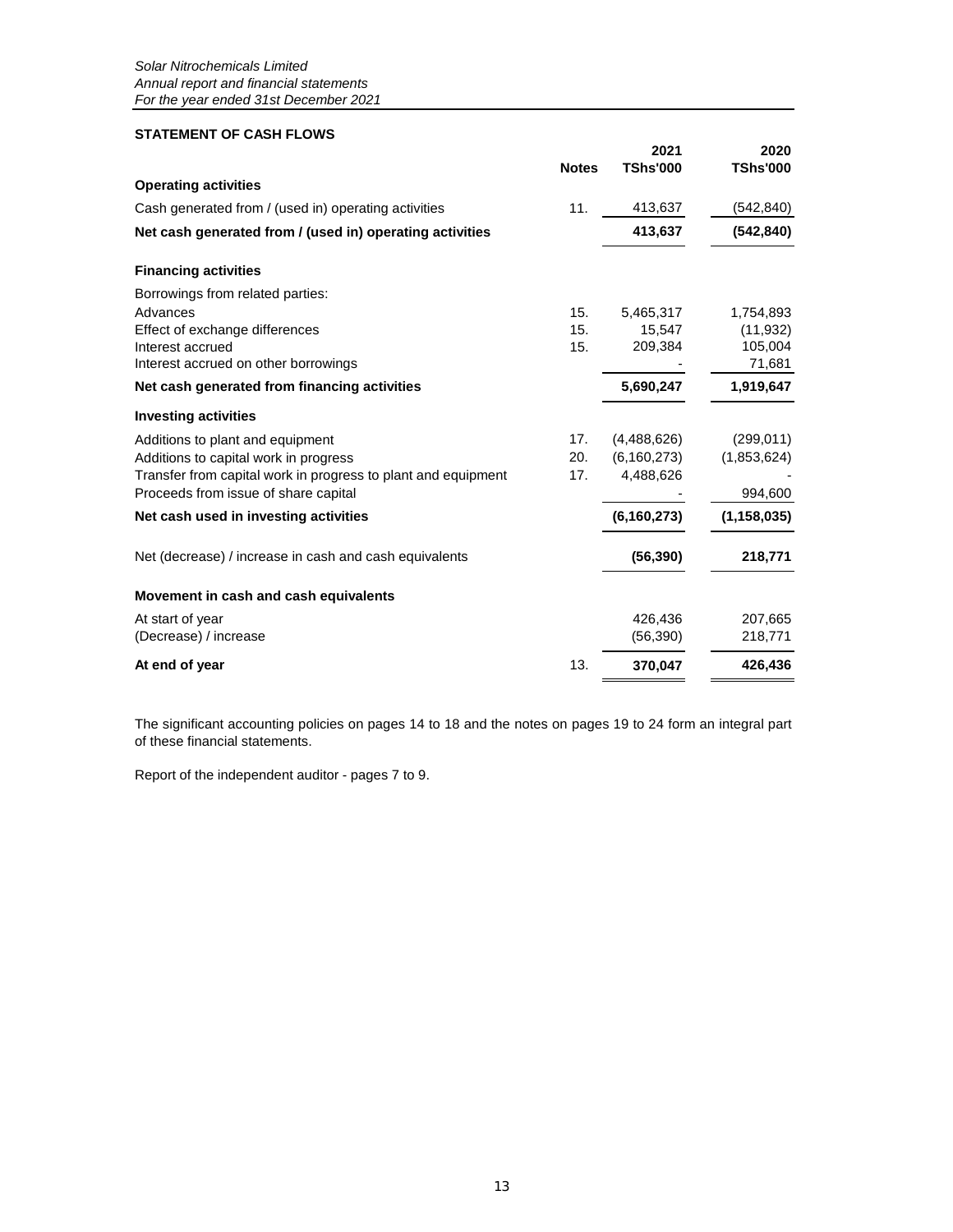### **SIGNIFICANT ACCOUNTING POLICIES**

The principal accounting policies adopted in the preparation of these financial statements are set out below. These policies have been consistently applied to the period presented, unless otherwise stated.

#### **a) Basis of preparation**

The financial statements have been prepared in accordance with International Financial Reporting Standards for Small and Medium Sized Entities (IFRS for SME's) issued by the International Accounting Standards Board and the Companies Act of United Republic of Tanzania. The financial statements have been prepared on the historical cost basis except where otherwise stated, and incorporate the principal accounting policies set out below. The historical cost convention is generally based on the fair value of the consideration given in exchange of assets.

#### **Going concern**

The financial performance of the company is set out in the Director's report and in the statement of comprehensive income. The financial position of the Company is set out in the statement of financial position.

Based on the financial performance and position of the company the directors are of the opinion that the company is well placed to continue in business for the foreseeable future and as a result the financial statements are prepared on a going concern basis.

These financial statements comply with the requirements of the Tanzanian Companies Act 2002. The statement of comprehensive income represents the profit and loss account referred to in the Act. The statement of financial position represents the balance sheet referred to in the Act.

#### **b) Critical accounting estimates, judgments and assumptions**

In the application of the accounting policies, the directors are required to make judgements, estimates and assumptions about the carrying amount of assets and liabilities that are not readily apparent from other sources. The estimates and associated assumptions are based on historical experience and other relevant factors. Such estimates and assumptions are reviewed on an ongoing basis. Revisions to estimates are recognised prospectively.

The directors have made the following assumptions that have a significant risk of resulting in a material adjustment to the carrying amounts of assets and liabilities within the next financial year.

### **(i) Taxes**

The Company is subjected to several taxes and levies by various government and quasi- government regulatory bodies. As a rule of thumb, the Company recognizes liabilities for the anticipated tax/levies payable with utmost care and diligence. However, significant judgement is usually required in the interpretation and applicability of those taxes/levies. Should it come to the attention of management, in one way or the other, that the initially recorded liability was erroneous, such differences will impact on the income and liabilities in the period in which such differences are determined.

#### **(ii) Useful lives of plant and equipment**

Management reviews the useful lives and residual values of the items of plant and equipment on a regular basis. During the financial year, the directors determined no significant changes in the useful lives and residual values

#### **(iii) Land**

Relates to expenses incurred before obtaining the derivative rights of land.

#### **(iv) Revenue recognition**

In making their judgement, the directors considered the detailed criteria for the recognition of revenue from the performance of services as set out in section 23 of IFRS for SME.

#### **c) Taxation**

#### **Current tax assets and liabilities**

Current tax for current and prior periods is, to the extent unpaid, recognised as a liability. If the amount already paid in respect of current and prior periods exceeds the amount due for those periods, the excess is recognised as an asset.

Current tax liabilities (assets) for the current and prior periods are measured at the amount expected to be paid to (recovered from) the tax authorities, using the tax rates (and tax laws) that have been enacted or substantively enacted by the end of the reporting period.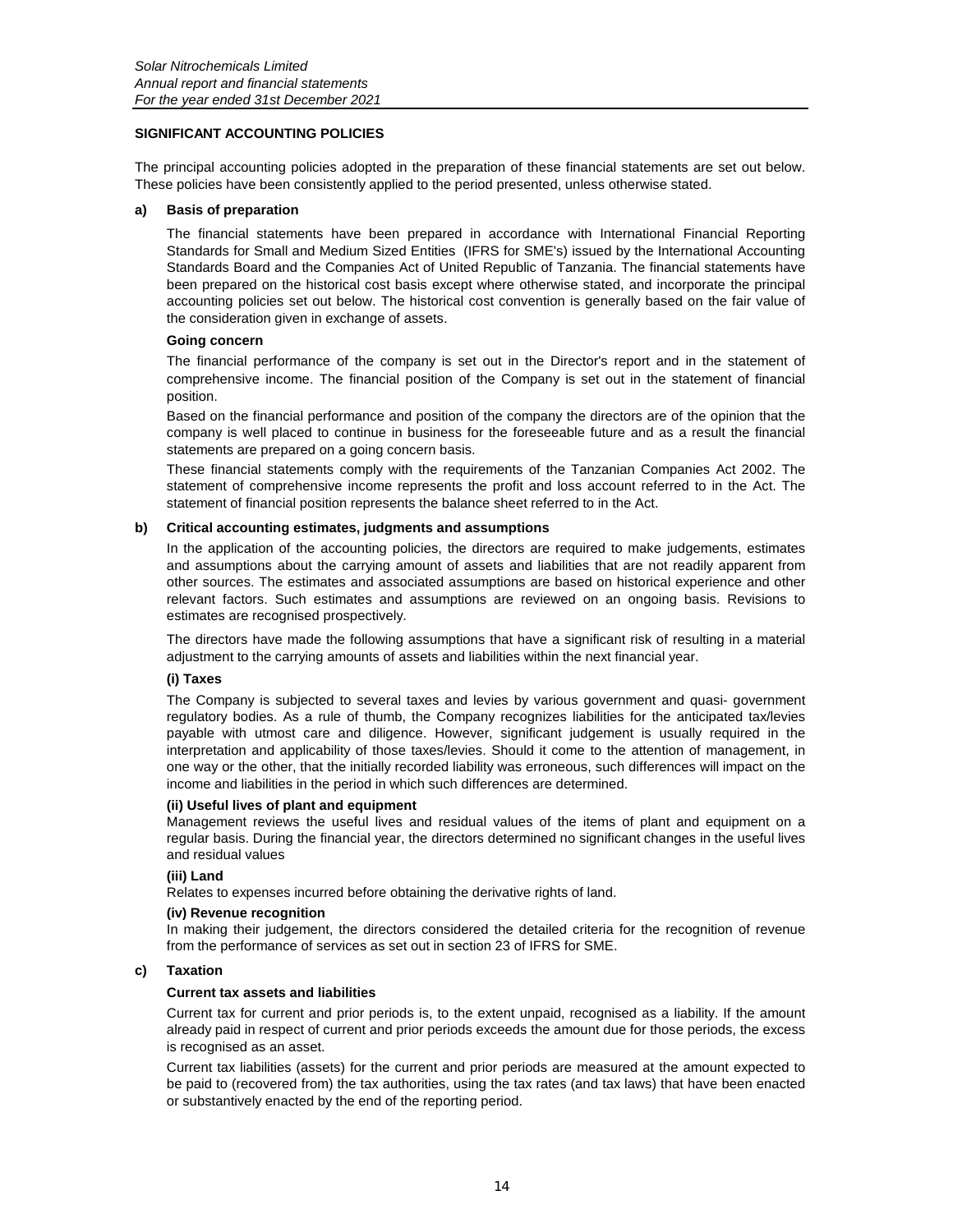#### **c) Taxation (continued)**

#### **Deferred tax assets and liabilities**

A deferred tax liability is recognised for all taxable temporary differences, except to the extent that the deferred tax liability arises from the initial recognition of an asset or liability in a transaction which at the time of the transaction, affects neither accounting profit nor taxable profit/(tax loss).

A deferred tax asset is recognised for all deductible temporary differences to the extent that it is probable that taxable profit will be available against which the deductible temporary difference can be utilised. A deferred tax asset is not recognised when it arises from the initial recognition of an asset or liability in a transaction at the time of the transaction, affects neither accounting profit nor taxable profit/(tax loss).

Deferred tax assets and liabilities are measured at the tax rates that are expected to apply to the period when the asset is realised or the liability is settled, based on tax rates (and tax laws) that have been enacted or substantively enacted by the end of the reporting period.

#### **d) Translation of foreign currencies**

A foreign currency transaction is recorded, on initial recognition in US Dollars, by applying to the foreign currency amount the spot exchange rate between the functional currency and the foreign currency at the date of the transaction.

At the end of the reporting period:

- foreign currency monetary items are translated using the closing rate
- non-monetary items that are measured in terms of historical cost in a foreign currency are translated using the exchange rate at the date of the transaction and

 non-monetary items that are measured at fair value in a foreign currency are translated using the exchange rates at the date when the fair value was determined.

Exchange differences arising on the settlement of monetary items or on translating monetary items at rates different from those at which they were translated on initial recognition during the period or in previous financial statements are recognised in profit or loss in the period in which they arise.

The resulting differences from conversion and translation are dealt with in the statement of comprehensive income in the year in which they arise.

#### **e) Financial instruments**

The company's financial instruments includes trade and other receivables, trade and other payables, cash and cash equivalents and borrowings.

#### **Trade and other payables**

Trade and other payables are initially measured at fair value and are subsequently measured at amortised cost using the effective interest rate method.

Trade and other payables are classified as financial liabilities at amortised costs.

#### **Trade and other receivables**

Trade and other receivables are initially measured at fair value, and are subsequently measured at amortised cost, using the effective interest rate method.

#### **Cash and cash equivalents**

For the purpose of the statement of cash flows, cash and cash equivalents comprise cash in hand and at bank.

#### **Borrowings**

Borrowings are initially recognised at fair value, net of transaction costs incurred and are subsequently stated at amortised cost. Any difference between the proceeds (net of transaction costs) and the redemption value is recognised in the statement of comprehensive income.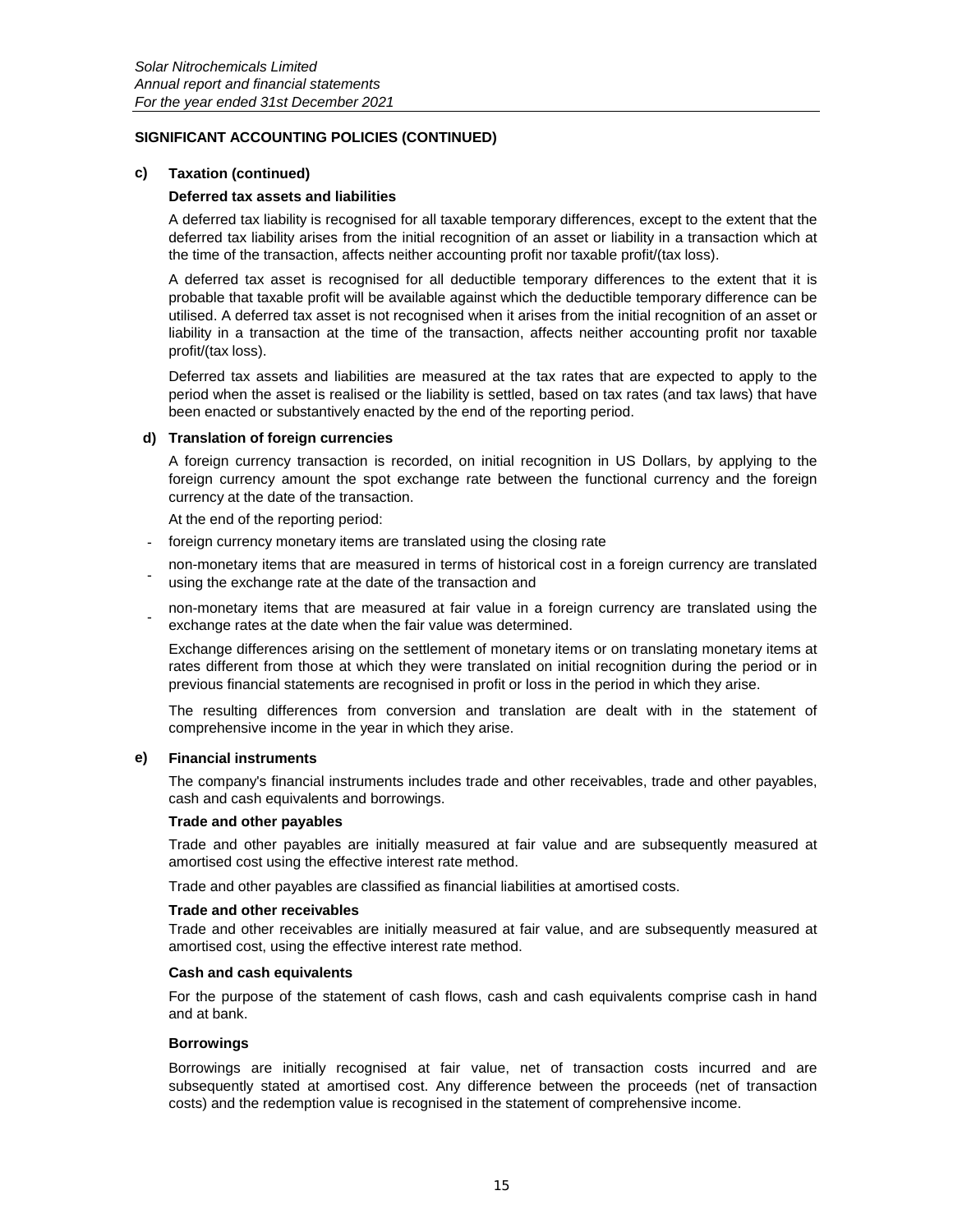### **f) Plant and equipment**

Plant and equipment is initially recorded at cost and thereafter stated at historical cost less depreciation. Historical cost comprises expenditure initially incurred to bring the asset to its location and condition ready for its intended use.

Any directly attributable costs to bring the asset in the condition necessary for it to be capable of operating in the manner intended by the Directors are considered as additions to plant and equipment.

Subsequent costs are included in the asset's carrying amount or recognised as a separate asset, as appropriate, only when it is probable that future economic benefits associated with the item will flow to the company and the cost can be reliably measured. The carrying amount of the replaced part is derecognised.

An asset's carrying amount is written down immediately to its recoverable amount if the assets carrying amount is greater than its estimated recoverable amount.

Depreciation is calculated on a straight line basis to write down the cost of each asset to its residual value using the following annual rates and basis

| <b>Item</b>            | Rate   |
|------------------------|--------|
| <b>Buildings</b>       | 5%     |
| Plant and machinery    | 10%    |
| Electric installations | 10%    |
| Office equipment       | 25%    |
| Furniture & fittings   | 25%    |
| Computer & accessories | 33.33% |

### **g) Capital work in progress**

These include expenses incurred wholly and exclusively during the year for the construction of the plant for the manufacture of explosives which are capitalized on the date of completion/ at year end whichever is earlier

### **h) Inventories**

Inventories are stated at the lower of cost and net realisable value. Cost is determined by weighted average method and includes expenditures incurred in acquiring the inventories and bringing them to their existing location and condition. Net realisable value is the estimate of the selling price in the ordinary course of the business, less the cost of completion and selling expenses.

At each reporting period inventories are assesed for impairment. If inventory is impaired, the carrying amount is reduced to its selling price less cost to complete and sell; the impairment loss is recognized immediately in profit or loss.

### **i) Land**

The development expenditure incurred on land before obtaining the derivative rights is amortised over the term of the lease of 99 years. The lease rent is classified as right of use asset as per the group requirements.

Rights of use of assets held under finance leases are recognised as assets of the Company at the fair value of the leased property (or, if lower, the present value of minimum lease payments) at the inception of the lease. The corresponding liability to the lessor is included in the statement of financial position as a finance lease obligation. Lease payments are apportioned between finance charges and reduction of the lease obligation so as to achieve a constant rate of interest on the remaining balance of the liability. Finance charges are deducted in measuring profit or loss. Assets held under finance leases are included under plant and equipment, and depreciated and assessed for impairment losses in the same way as owned assets.

Rentals payable under operating leases are charged to profit or loss on a straight-line basis over the term of the relevant lease.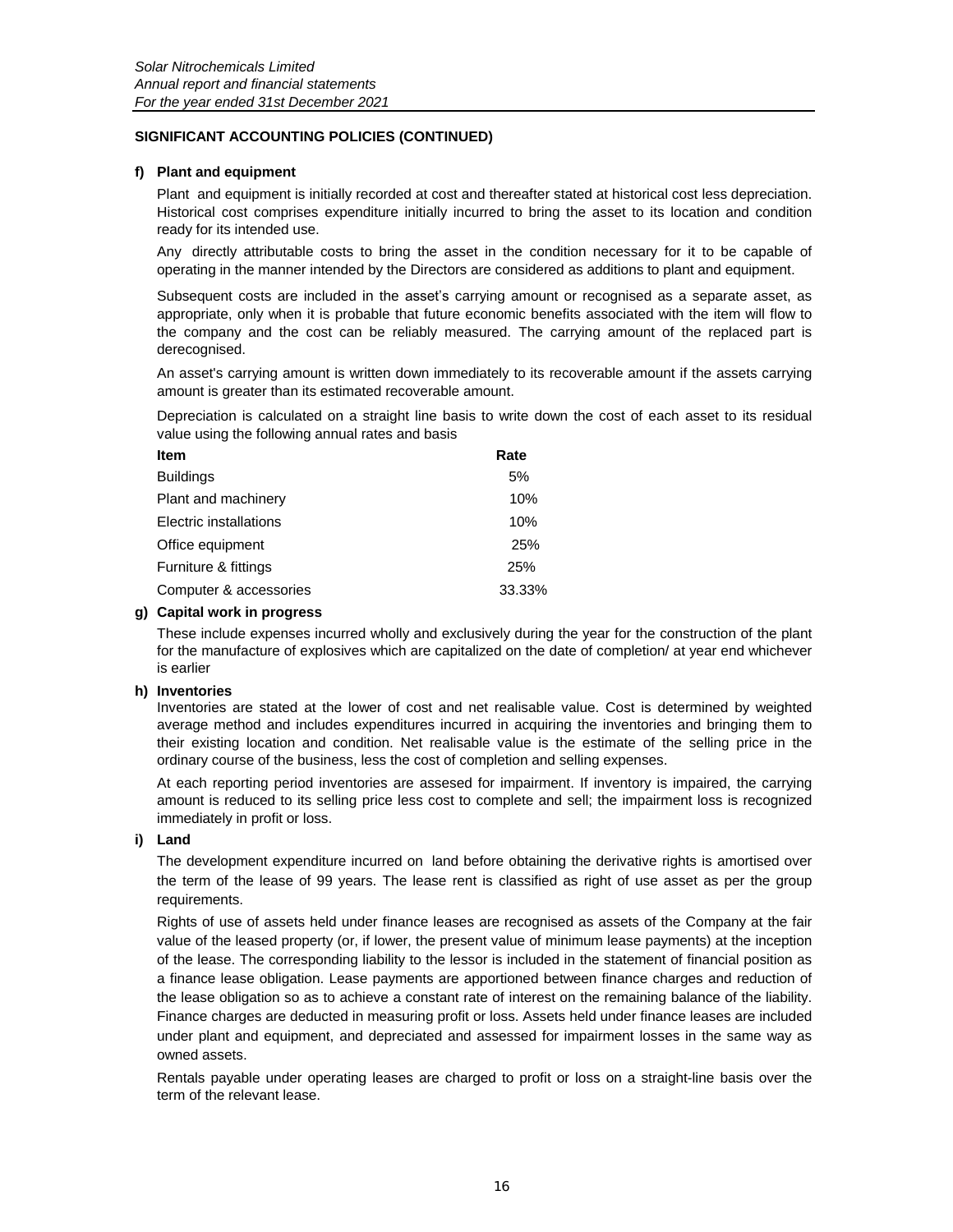### **j) Lease liability**

The lease liability is initially measured at the present value of the lease payments that are not paid at the commencement date, discounted by using the rate implicit in the lease. If this rate connot be readly determined, the company uses its incremental borrowing rate.

The lease liability is subsequently measured by increasing the carrying amount to reflect interest on the lease liability by using the effective interest method and by reducing the carrying amount amount to reflect lease payments made. Interest charged on the lease liability in included under finance cost

### **k) Right of use assets**

Right-of-use assets are presented as a separate line item on the statement of financial position.

- the initial amount of the corresponding lease liability
- any lease payments made at or before the commencement date
- any direct costs incurred

- any estimated costs to dismantle and remove the underlying asset or to restore the underlying asset or the site on which it is located, when the company incurs an obligation to do so, unless these costs are incurred to produce inventories; and

- less any lease incentives received

Right-of-use assets are subsequently measured at cost less accumulated depreciation and impairment losses. Right of use assets are depreciated over the shorter of lease term and useful lives of the underlying asset. Depreciation charge for each year is recognized in profit or loss unless it is included in the carrying amount of another asset.

### **l) Revenue**

Revenue comprises the fair value of the consideration received or receivable for the sale of goods in the ordinary course of the company's activities. Revenue is shown net of sales/value-added tax, returns, rebates and discounts and after eliminating sales within the company.

The company recognises revenue when the amount of revenue can be reliably measured; it is probable that future economic benefits will flow to the entity; and specific criteria have been met for each of the company's activities.

### **m) Other income**

Other income relates from rental of Mobile Mixing Unit (MMU) and Technical consulting services

### **n) Share capital**

Ordinary shares are classified as equity.

### **o) Employee entitlements**

### **Short term employee benefits**

The cost of short-term employee benefits, (those payable within 12 months after the service is rendered, such as paid vacation leave and sick leave, bonuses, and non-monetary benefits such as medical care), are recognised in the period in which the service is rendered and are not discounted.

The expected cost of compensated absences is recognised as an expense as the employees render services that increase their entitlement or, in the case of non-accumulating absences, when the absence occurs.

### **Retirement benefit obligations**

The company and its employees contribute to the National Social Security Fund (NSSF), a statutory defined contribution scheme registered under the NSSF Act. The company's contributions to the defined contribution scheme are charged to the statement of comprehensive income in the year to which they relate.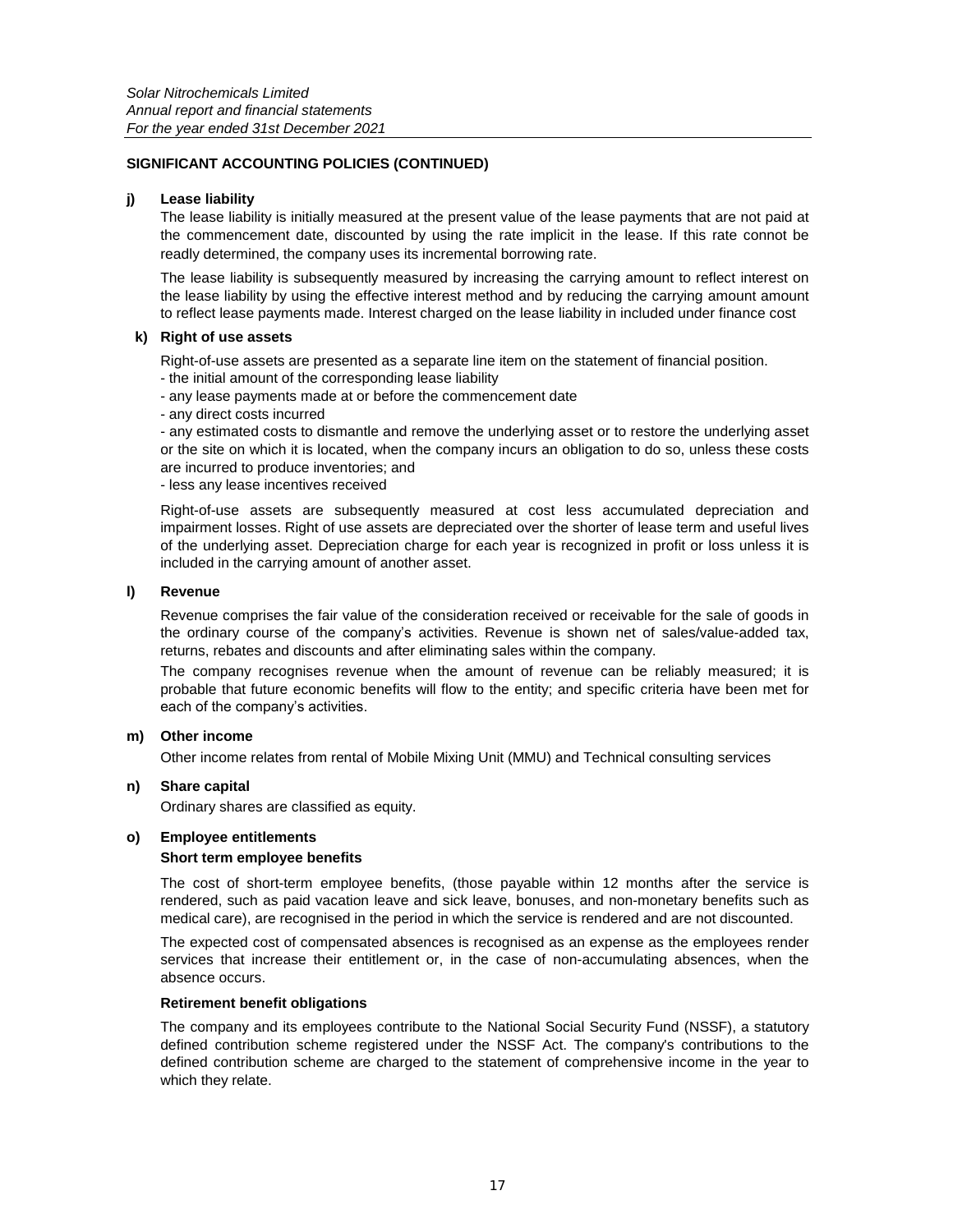### **p) Workers' Compensation Fund (WCF)**

Workers' Compensation Fund (WCF) is a social security scheme established by the government responsible for compensating workers who suffer occupational injuries or contract occupational diseases arising out of and in the course of their employment.

Private entities are statutorily required to contribute 0.6% from July 2021(1% previously) of monthly employees' earnings (wage bill) to the Fund. Monthly employees' earnings (wage bill) include basic salaries plus all fixed allowances which are regularly paid along with basic salaries. The contributions are part of Company's costs and are not deducted from salaries of the employees.

Once the payment has been effected by the Company to the Fund, there is no further obligation to the Company for any claim from the employee out of the occupational injuries suffered by them.

### **q) Comparatives**

-

Where necessary, comparative figures have been adjusted to conform with changes in presentation in the current year.

### **r) Export processing zone incentives**

As per the Export processing zones act, Solar Nitrochemicals Limited is eligible for exemptions which includes:

Payment of corporate tax, withholding tax on dividends, rent and interest for a initial period of 10 years.

- Remission of customs duty, value added tax, and any other tax charged on raw materials and goods of capital nature related to production in export processing zone
- Payment of all taxes and levies imposed by the local government authorities for products produced in the export processing zone for a period of 10 years.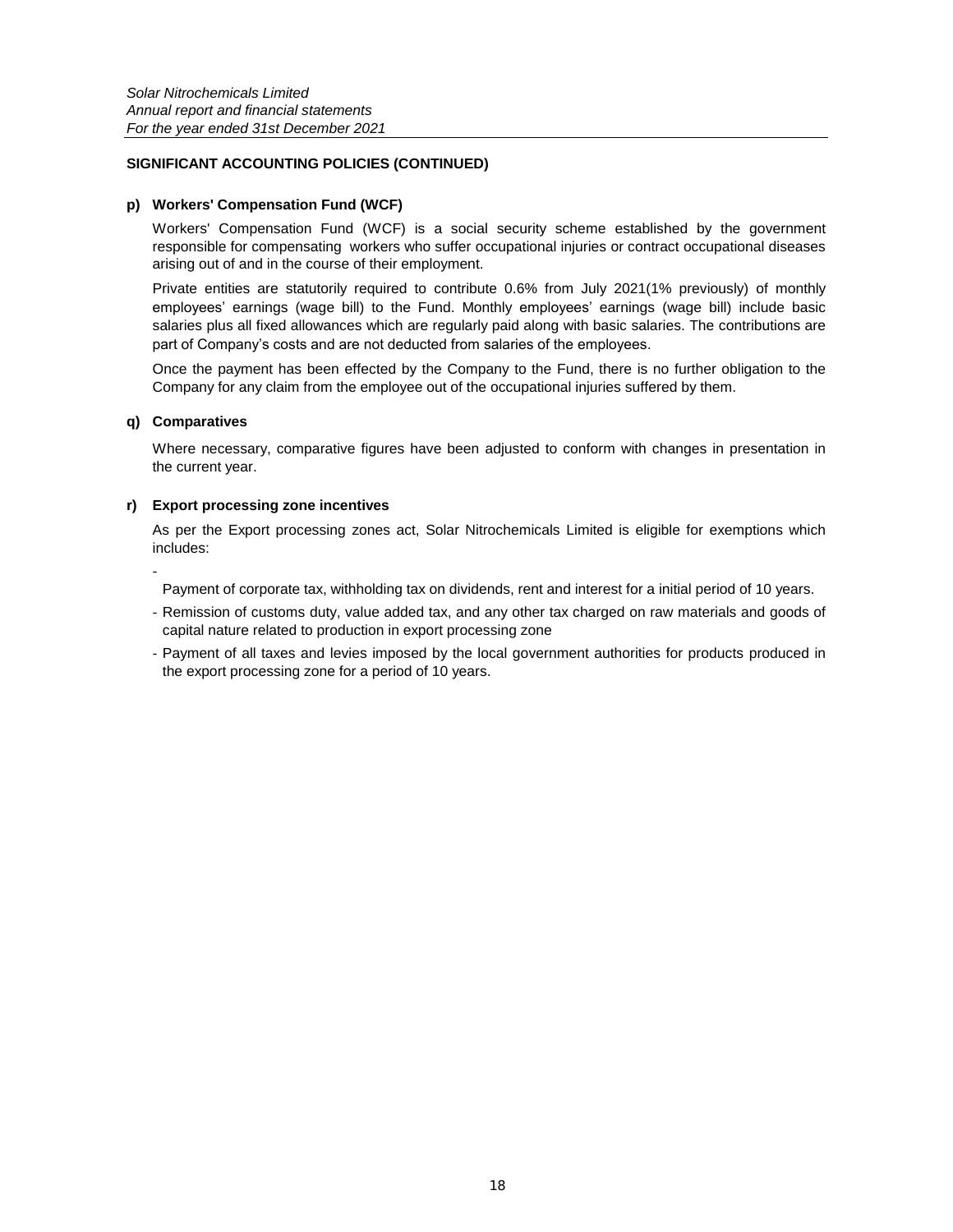#### **NOTES TO THE FINANCIAL STATEMENTS**

#### **1. Basis of preparing the financial statements**

The company has reported a loss before tax of TShs 306,436,408 (2020: TShs 416,247,632) for the year ended 31 December 2021.

The Company meets its day to day working capital requirements through its related parties which include Solar Explochem Zambia Ltd, Solar Industries Africa Ltd, Ortin Investments Ltd and Solar Overseas Mauritius Ltd. The related parties have confirmed their willingness to provide continued financial support to the Company and shall not demand repayment until the company becomes operational.

Based on these facts, the directors consider it appropriate to prepare the financial statements on a going concern basis which assumes that the company will be in operational existence for the foreseeable future.

|    |                                                                               | 2021<br><b>TShs'000</b> | 2020<br><b>TShs'000</b> |
|----|-------------------------------------------------------------------------------|-------------------------|-------------------------|
| 2. | Revenue                                                                       | 104,671                 |                         |
| 3. | Other income                                                                  | 686,271                 | 103,786                 |
| 4. | <b>Operating profit / loss</b>                                                |                         |                         |
|    | The following items have been charged in arriving at operating profit / loss: |                         |                         |
|    | Administrative expenses (page 26)                                             | 348,139                 | 239,350                 |
|    | Other operating expenses (page 26)                                            | 196,162                 | 110,961                 |
| 5. | <b>Finance costs</b>                                                          |                         |                         |
|    | Net unrealised foreign exchange (gain)                                        | (35, 855)               | (44, 285)               |
|    | Interest charges on borrowings                                                | 504.021                 | 197,899                 |
|    | Interest cost on lease                                                        | 17,043                  | 16,109                  |
|    |                                                                               | 485,209                 | 169,723                 |

Exchange rate used for conversion of US Dollar balances at year end Tshs 2,297.81 (2020: 2,291.49)

### **6. Taxation**

| 163,051<br>(232, 354) | (128, 167) |
|-----------------------|------------|
| (69, 303)             | (128, 167) |
|                       |            |
| (306,436)             | (416, 248) |
| (91,931)              | (124, 874) |
|                       | 8,783      |
| (232,354)             |            |
| 254.983               | (12,076)   |
|                       |            |

#### **Tax (credit)/charge (69,302) (128,167)**

The normal procedure for agreeing final income tax liability in Tanzania involves the company filing its final income tax returns with the Tanzania Revenue Authority (TRA) followed by TRA performing their own review of the company's submissions and issuing their notice of income tax assessments to the company. The final income tax liability as determined by TRA after their review may differ from the liability determined by the company and procedures are in place for the company to object and appeal against such assessments. It is common that a time frame from the company's own submission of its final tax returns and for TRA performing their review and issuing of notice of final tax assessment may take several months or years.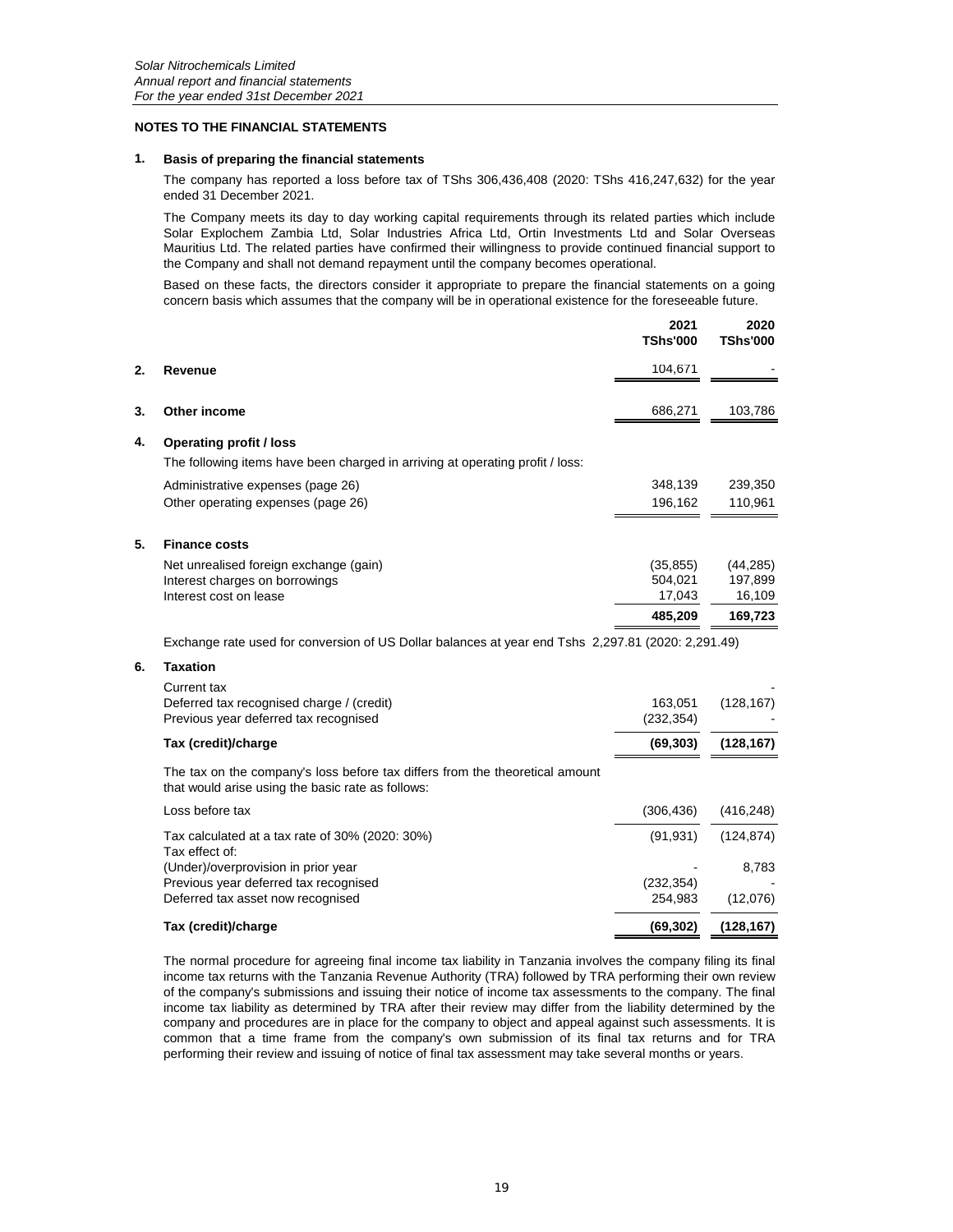|     |                                                                                      |                                         | 2021<br><b>TShs'000</b>              | 2020<br><b>TShs'000</b>               |
|-----|--------------------------------------------------------------------------------------|-----------------------------------------|--------------------------------------|---------------------------------------|
| 7.  | Deferred tax                                                                         | At start<br>of year<br><b>TShs '000</b> | Charge<br>to SCI<br><b>TShs '000</b> | At end<br>of year<br><b>TShs '000</b> |
|     | Deferred tax (asset) for the year 31 December 2021                                   |                                         |                                      |                                       |
|     | Excess of capital allowances over depreciation                                       | 15,829                                  | 204,241                              | 220,070                               |
|     | Tax losses carried forward                                                           | (389, 636)                              | (290, 622)                           | (680, 258)                            |
|     | Exchange gain                                                                        | 13,285                                  | (2,529)                              | 10,756                                |
|     | Right of use and Lease Laibility                                                     |                                         | 251,962                              | 251,962                               |
|     | Net deferred tax asset                                                               | (360, 521)                              | 163,051                              | (197, 470)                            |
|     | Deferred tax (asset) for the year 31 December 2020                                   |                                         |                                      |                                       |
|     | Excess of capital allowances over depreciation                                       |                                         | 15,829                               | 15,829                                |
|     | Tax losses carried forward                                                           | (245, 129)                              | (144, 507)                           | (389, 636)                            |
|     | Exchange gain                                                                        | 699                                     | 12,587                               | 13,285                                |
|     | Net deferred tax asset                                                               | (244, 430)                              | (116,091)                            | (360, 521)                            |
|     | Deferred tax recognised (Note 5)                                                     |                                         | 128,167                              | 128,167                               |
|     | Deferred tax now recognised (Note 5)                                                 | 244,430                                 | (12,076)                             | 232,354                               |
|     |                                                                                      |                                         | 2021                                 | 2020                                  |
| 8.  | Share capital                                                                        |                                         | <b>TShs'000</b>                      | <b>TShs'000</b>                       |
|     | <b>Authorised</b>                                                                    |                                         |                                      |                                       |
|     | 690,000 (2019: 690,000) ordinary shares @ TShs 10,000 each                           |                                         | 6,900,000                            | 6,900,000                             |
|     | <b>Issued and paid</b><br>234,462 (2019: 234,462) ordinary shares @ TShs 10,000 each |                                         | 2,344,620                            | 2,344,620                             |
| 9.  | Trade and other payables                                                             |                                         |                                      |                                       |
|     | Trade payables                                                                       |                                         | 57,121                               | 12,497                                |
|     | Capital advances                                                                     |                                         | 684,040                              |                                       |
|     | Other payables to related party (note 12)                                            |                                         |                                      | 5,729                                 |
|     | Statutory payables                                                                   |                                         | 17,615                               | 9,391                                 |
|     | Withholding tax payables<br>Other provisions                                         |                                         | 18,950                               | 9,266<br>35,862                       |
|     | Total trade and other payables                                                       |                                         | 777,726                              | 72,745                                |
|     | <b>Non-current liabilities</b>                                                       |                                         |                                      |                                       |
| 10. | Leases                                                                               |                                         |                                      |                                       |
|     | Lease liabilty                                                                       |                                         | 128,654                              | 128,654                               |
|     |                                                                                      |                                         |                                      |                                       |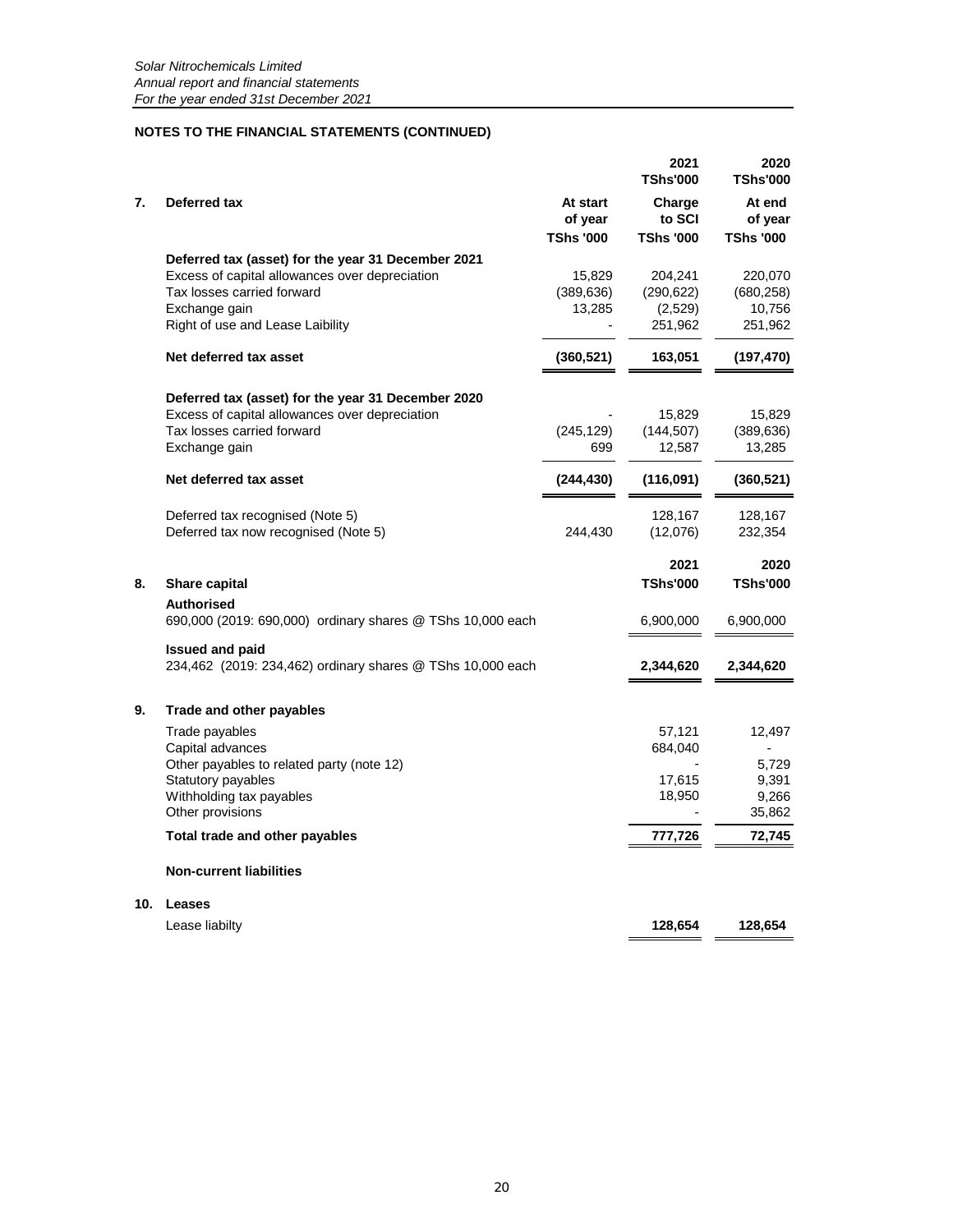|     |                                                         | 2021<br><b>TShs'000</b> | 2020<br><b>TShs'000</b> |
|-----|---------------------------------------------------------|-------------------------|-------------------------|
| 11. | Cash generated from / (used in) operations              |                         |                         |
|     | Loss before tax                                         | (306, 436)              | (416,248)               |
|     | Depreciation (note 17, 18 and 19)                       | 91.904                  | 38.325                  |
|     | <b>Adjustments for:</b>                                 |                         |                         |
|     | Changes in working capital (excluding related parties): |                         |                         |
|     | - Trade and other receivables (note 16)                 | 63.411                  | (207, 170)              |
|     | - Trade and other payables (note 9)                     | 704.981                 | 38.927                  |
|     | - Increase in right of use (note 18)                    |                         | (125,327)               |
|     | - Increase in inventory (note 14)                       | (140, 222)              |                         |
|     | - Increase in lease liability (note 10)                 |                         | 128,654                 |
|     | Cash generated from / (used in) operations              | 413,637                 | (542,840)               |

#### **12. Related party transactions and balances**

**13.** 

The shares of the company are held by Solar Industries Africa Limited (64.99%), Ortin Investments Limited (34.99%), Mr.Kishor Bhomale (0.01%) and Mr.Rohan Suryawanshi (0.01%).Solar Industries Africa Limited is incorporated in Mauritius and Ortin Investments Limited in UAE .

| (i) Key management                                               |           |           |
|------------------------------------------------------------------|-----------|-----------|
| Key management remuneration                                      | 442,245   | 251,023   |
| The following transactions were carried out with related parties |           |           |
| (ii) Purchase of goods and services                              |           |           |
| Laghe Venture Company Limited                                    | 86,941    |           |
| (iii) Sale of goods and services                                 |           |           |
| Laghe Venture Company Limited                                    | 104,671   |           |
| (iv) Professional Services                                       |           |           |
| Professional services from Laghe Venture Company Limited         | 434,464   |           |
| (v) Outstanding balances with related parties arising from       |           |           |
| Borrowing, payables and receivables from related party           |           |           |
| - Borrowings from related parties (Note 15)                      |           |           |
| Solar Explochem Zambia Limited                                   | 214,799   | 201,493   |
| Ortin Investments Ltd<br>Solar Overseas Mauritius Limited        | 1,164,333 |           |
|                                                                  | 6,875,824 | 2,436,715 |
|                                                                  | 8,254,957 | 2,638,208 |
| - Other payables to Laghe Venture Company Limited (note 9)       |           | 5,729     |
| - Trade and other receivables from related party (Note 16)       |           |           |
| Other receivables from Ortin Investments Limited (note 16)       | 1,518     | 1,515     |
| Receivables from related party (note 16)                         | 414,612   |           |
| Cash and cash equivalents                                        |           |           |
| Cash balance                                                     | 6,259     | 8,918     |
| Bank balance                                                     | 363,789   | 417,518   |
|                                                                  | 370,047   | 426,436   |

For the purpose of the statement of cash flows, the year end cash and cash equivalents comprise the above.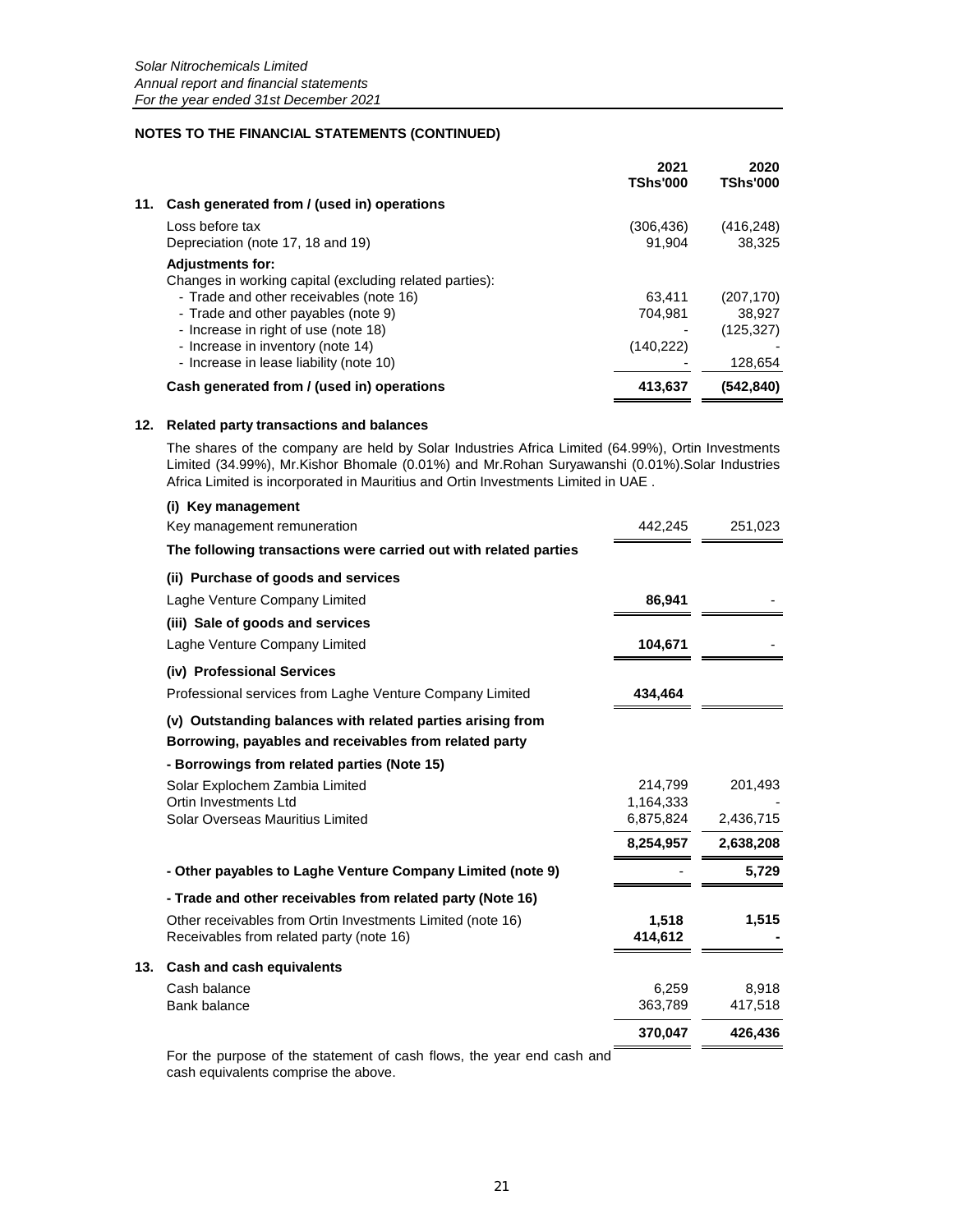| 14. | Inventory                                 | 2021<br><b>TShs'000</b> | 2020<br><b>TShs'000</b> |
|-----|-------------------------------------------|-------------------------|-------------------------|
|     | Stock of raw materials                    | 135,783                 |                         |
|     | Stock of semi-finished goods              | 4.439                   |                         |
|     |                                           | 140,222                 |                         |
| 15. | <b>Borrowings</b>                         |                         |                         |
|     | <b>Non-current borrowings</b>             |                         |                         |
|     | Other borrowings                          | 1,362,462               | 1,288,963               |
|     | Borrowings from related parties (Note 12) | 8,254,957               | 2,638,208               |
|     |                                           | 9,617,419               | 3,927,172               |

Other borrowings relate to unsecured loan from Diamond Gate General Trading LLC on which interest of 6.5% is being accrued and repayment to start once the company generates revenue.

Movement of borrowing is as follows:

|                               | Ortin<br><b>Investments</b><br>Ltd | Solar<br><b>Explochem</b><br>Zambia Ltd | Solar<br><b>Overseas</b><br><b>Mauritius Ltd</b> | Total<br>2021   | <b>Total</b><br>2020 |
|-------------------------------|------------------------------------|-----------------------------------------|--------------------------------------------------|-----------------|----------------------|
|                               | <b>TShs'000</b>                    | <b>TShs'000</b>                         | <b>TShs'000</b>                                  | <b>TShs'000</b> | <b>TShs'000</b>      |
| At start of year              | ٠                                  | 201.493                                 | 2.436.715                                        | 2.638.208       | 790,243              |
| Addition                      | 1,148,255                          | ۰                                       | 4.150.490                                        | 5.298.745       | 1,754,893            |
| Exchange difference           |                                    | 3,615                                   |                                                  | 3.615           | (11, 932)            |
| Interest accrued for the year | 16,078                             | 9,691                                   | 288.618                                          | 314.388         | 105,004              |
| At end of year                | 1,164,333                          | 214.799                                 | 6,875,824                                        | 8,254,957       | 2,638,208            |

The loan from Solar Overseas Mauritius Ltd, Ortin Investments Ltd and Solar Explochem Zambia Ltd was to finance construction of plant to manufacture explosives. Interest at the rate of 7%, 9.5% and 10% respectively was accrued on the principal amount from the date of disbursement of the loan and from July 2020 onwards interest rate for Solar Explochem Zambia Ltd and Solar Mauritius Ltd moved to 7%. Principal repayments will start upon mutual consent between the lender and borrower.

| Trade and other receivables<br>16.             | 2021<br>TShs'000 | 2020<br><b>TShs'000</b> |
|------------------------------------------------|------------------|-------------------------|
| Non current asset                              |                  |                         |
| Deposit                                        | 1,837            | 1,833                   |
| Capital advances                               | 430,060          | 1,099,363               |
|                                                | 431,897          | 1,101,196               |
| <b>Current asset</b>                           |                  |                         |
| Amount due from related party (note 12)        | 414,612          |                         |
| Other receivables from related party (note 11) | 1.518            | 1,515                   |
| Advance to suppliers for goods and services    | 110,266          | 5,651                   |
| Staff advances                                 | 30               | 144                     |
| Prepaid expenses                               | 8,906            | 21,738                  |
| VAT recoverable                                | 107.669          | 8.065                   |
|                                                | 643,001          | 37,113                  |
| Total trade and other receivables              | 1,074,898        | 1,138,309               |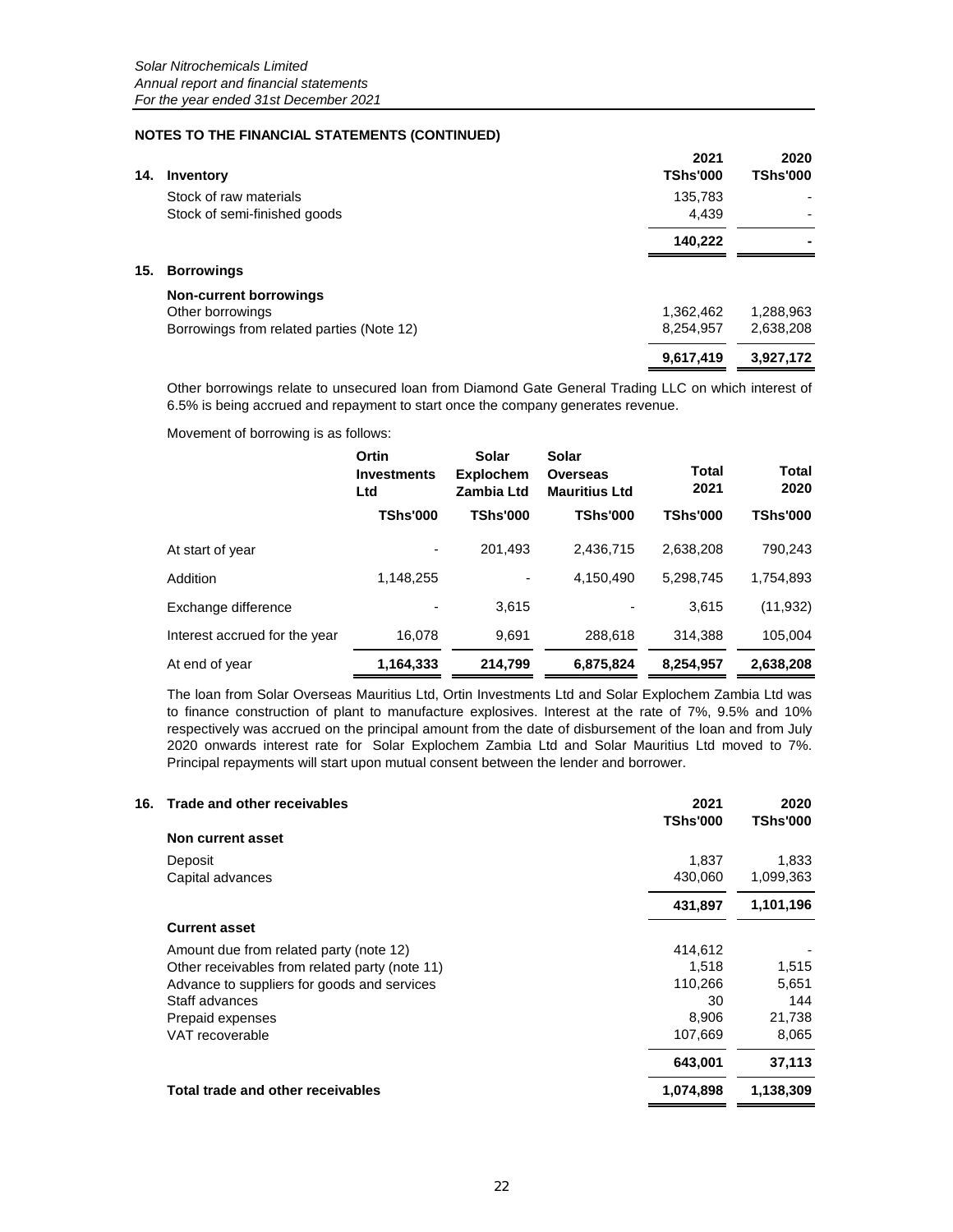### **17. Plant and equipment**

| 31 December 2021                        | <b>Buildings</b> | Plant &<br>machinery | <b>Electric</b><br>installation | <b>Office</b><br>equipment | <b>Furniture</b><br>& fittings | Computer &<br>accessories | <b>Total</b>         |
|-----------------------------------------|------------------|----------------------|---------------------------------|----------------------------|--------------------------------|---------------------------|----------------------|
|                                         | <b>TShs'000</b>  | <b>TShs'000</b>      | <b>TShs'000</b>                 | <b>TShs'000</b>            | <b>TShs'000</b>                | <b>TShs'000</b>           | <b>TShs'000</b>      |
| Cost                                    |                  |                      |                                 |                            |                                |                           |                      |
| At start of year<br>Additions (note 20) | 1,552,403        | 299,011<br>2,078,041 | 814,911                         | 8,563                      | 26,024                         | 8,685                     | 299,011<br>4,488,626 |
|                                         |                  |                      |                                 |                            |                                |                           |                      |
| At end of year                          | 1,552,403        | 2,377,053            | 814,911                         | 8,563                      | 26,024                         | 8,685                     | 4,787,638            |
| <b>Depreciation</b>                     |                  |                      |                                 |                            |                                |                           |                      |
| At start of year                        |                  | 21,989               |                                 |                            |                                |                           | 21,989               |
| Charge for the year                     | 6,296            | 67,913               | 5,880                           | 138                        | 210                            | 1,399                     | 81,836               |
| At end of year                          | 6,296            | 89,902               | 5,880                           | 138                        | 210                            | 1,399                     | 103,825              |
| Net book value                          | 1,546,106        | 2,287,151            | 809,031                         | 8,425                      | 25,814                         | 7,286                     | 4,683,812            |
| 31 December 2020                        |                  |                      |                                 |                            |                                |                           |                      |
| Cost                                    |                  |                      |                                 |                            |                                |                           |                      |
| At start of year                        |                  |                      |                                 |                            |                                |                           |                      |
| Additions                               |                  | 299,011              |                                 |                            |                                |                           | 299,011              |
| At end of year                          |                  | 299,011              |                                 |                            |                                |                           | 299,011              |
| <b>Depreciation</b>                     |                  |                      |                                 |                            |                                |                           |                      |
| At start of year<br>Charge for the year |                  | 21,989               |                                 |                            |                                |                           | 21,989               |
| At end of year                          |                  | 21,989               |                                 |                            |                                |                           | 21,989               |
| Net book value                          |                  | 277,022              |                                 |                            |                                |                           | 277,022              |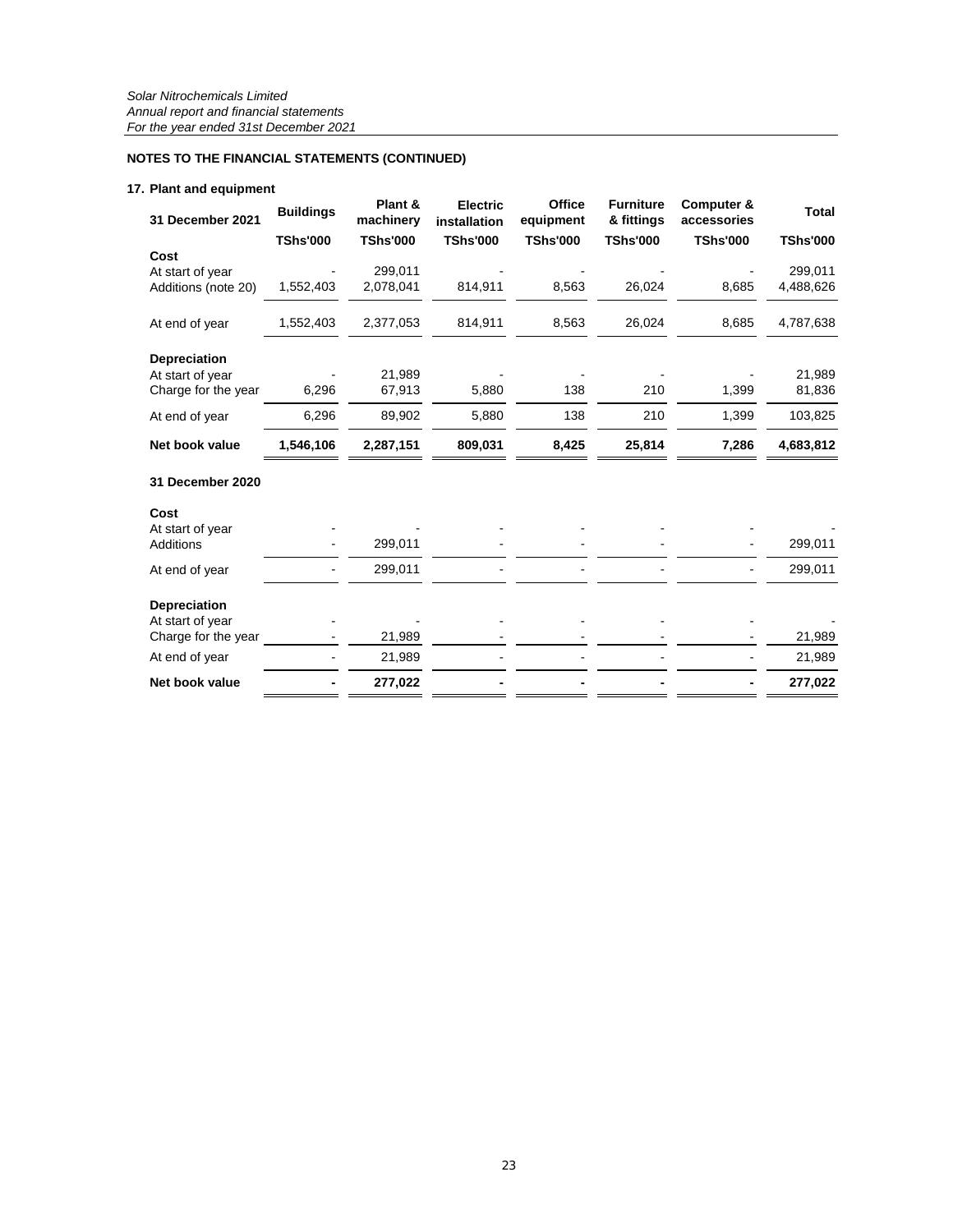|     |                                                       | 2021            | 2020             |
|-----|-------------------------------------------------------|-----------------|------------------|
| 18. | <b>Right of use asset</b>                             | <b>TShs'000</b> | <b>TShs'000</b>  |
|     | Right of use asset (NPV)<br>Less: Depreciation charge | 124,364         | 125,327<br>(963) |
|     |                                                       | 124,364         | 124,364          |
| 19. | Land                                                  |                 |                  |
|     | At start of year                                      | 854,233         | 869,603          |
|     | Amortization                                          | (10, 071)       | (15, 370)        |
|     |                                                       | 844.162         | 854,233          |
| 20. | Capital work in progress                              |                 |                  |
|     | At start of year                                      | 2,416,946       | 563,322          |
|     | Additions                                             | 6,160,273       | 1,853,624        |
|     | Moved to plant and equipment (note 17)                | (4,488,626)     |                  |
|     | At end of year                                        | 4,088,593       | 2,416,946        |

### **21 Country of incorporation**

The company was incorporated on 09 January 2008 as a limited company under the Tanzania Companies Act, 2002.

### **22. Presentation currency**

These financial statements are presented in Tanzanian Shillings (TShs'000)

### **23. Subsequent events**

Subsequent to year-end, the World Health Organization declared the spread of Coronavirus Disease (COVID-19) a worldwide pandemic. The COVID-19 pandemic is having significant effects on global markets, supply chains, businesses, and communities. Specific to the company, COVID-19 may impact various parts of its future operations and financial results, including company's activities. Management has taken appropriate actions to mitigate the negative impact. However, the full impact of COVID-19 is unknown and cannot be reasonably estimated as these events occurred subsequent to year-end and are still developing.

### **24. Commitments**

The company has finished setting up a Detonator Assembly plant & ANFO explosive plant & started manufacturing of explosives, which will be used in the mines. The company has the backing of the largest explosive manufacture in India - Solar Industries India Limited which is the ultimate parent company. The company has committed to spend USD 2 million for the ongoing project whereby their shareholders Solar Industries Africa Limited will share 64.99% of the project cost ie. USD 1,299,800, Ortin Investments Limited will share 34.99% of the project cost ie. USD 699,800 Mr.Kishor Bhomale 0.01% of the project cost ie. USD 200 and Mr.Rohan Suryawanshi 0.01% of the project cost ie. USD 200.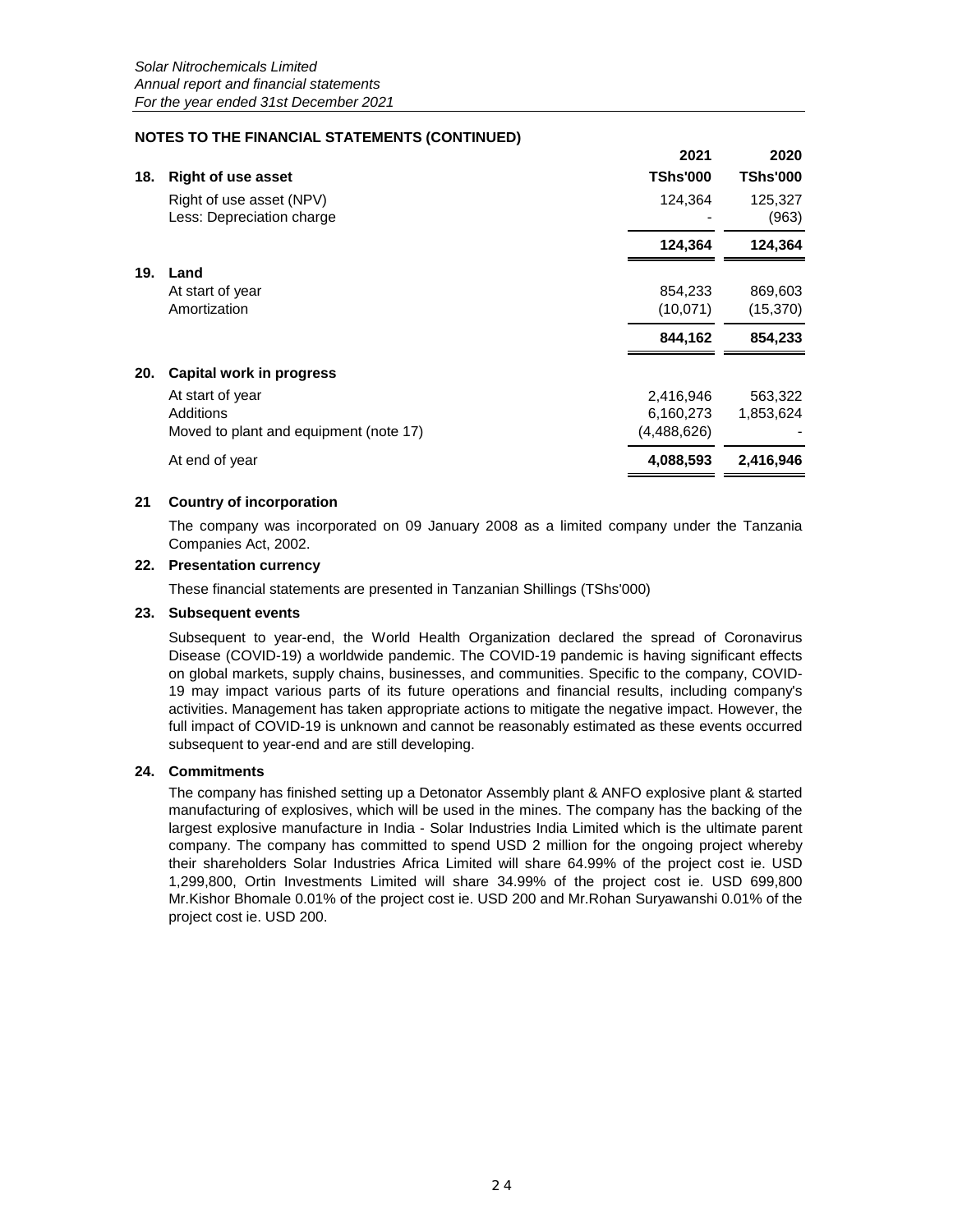### **SCHEDULE OF EXPENSES CAPITALIZED TO CAPITAL WORK IN PROGRESS "PROJECT"**

| Capital work in progress project                       | 2021<br><b>TShs'000</b> | 2020<br><b>TShs'000</b> |
|--------------------------------------------------------|-------------------------|-------------------------|
|                                                        |                         |                         |
| <b>Expenses</b>                                        |                         |                         |
| <b>Employment</b>                                      |                         |                         |
| Salaries and wages                                     | 272,083                 | 228,273                 |
| NSSF contribution - employer contribution              | 27,436                  | 22,827                  |
| Skills development levy                                | 9,515                   |                         |
| Workers compensation fund                              | 2,263                   | 2,283                   |
| <b>Total employment costs</b>                          | 311,297                 | 253,383                 |
| <b>Other expenses</b>                                  |                         |                         |
| Conveyance expenses                                    | 3,791                   | 12,607                  |
| Rent                                                   |                         | 50,288                  |
| Professional services                                  | 70,794                  | 67,139                  |
| Security fee                                           | 29,025                  | 14,400                  |
| Staff welfare expenses                                 |                         | 60                      |
| Travelling & accomodation expenses                     | 6,572                   | 16,273                  |
| Guest house expenses                                   |                         | 6,775                   |
| Repairs to vehicle                                     |                         | 54                      |
| Power & fuel                                           |                         | 250                     |
| Construction costs attributed to project               |                         | 31,468                  |
| <b>Total other expenses</b>                            | 110,182                 | 199,315                 |
| Total expenses capitalized to Capital work in progress | 421,479                 | 452,698                 |